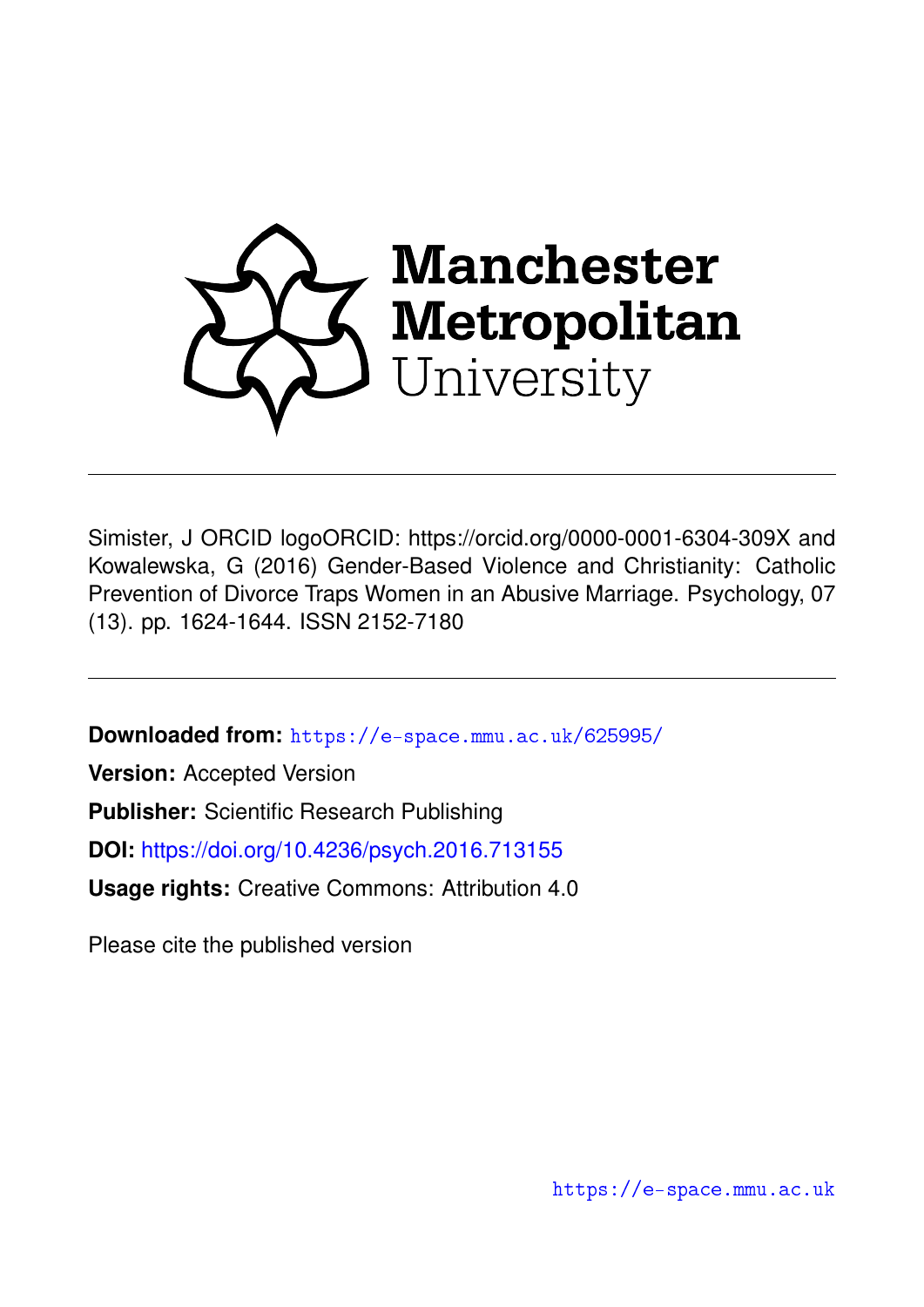## **Gender-Based Violence and Christianity: Catholic prevention of divorce traps women in an abusive marriage** John Simister and Grażyna Kowalewska

Dr. John Simister Accounting, Finance & Economics Department Manchester Metropolitan University, UK

Grażyna Kowalewska Chair of Quantitative Methods, Faculty of Economics University of Warmia and Mazury in Olsztyn, Poland

> **Abstract:** This paper reports evidence on Gender-Based Violence (GBV), violence against women by husband or male partner, based on household surveys from many countries. A woman's risk of experiencing domestic violence varies, within a country and between countries, for many reasons. This paper focuses on religion: in particular, comparing Catholics with Protestants. It reports evidence that Catholic women have a higher risk of GBV than Protestant women. A possible explanation for this higher risk is investigated: the ban on divorce by the Catholic Church. Household surveys confirm that Catholics are less likely than Protestants to divorce. Divorce is a possible escape-route for a woman abused by her husband; preventing divorce keeps many women trapped in marriage to a violent husband.

**Keywords:** Gender-Based Violence, Catholic, Protestant, divorce.

## **1. Introduction**

Domestic violence is a global problem (WHO, 2013); victims of domestic violence, regardless of geographical and cultural differences, are mostly children and women rather than men. This paper focuses on violence against women by their husband or male partner, often called Gender-Based Violence (GBV); other kinds of domestic violence, such as violence against men or children, are beyond the scope of this paper. Academics can help activists & politicians reduce GBV.

Risk of GBV depends on many factors, such as absence or existence of love between spouses; education; the political system; the history of each country; and the strength of feminist movements. There is insufficient space to discuss all these factors here. Similarly, this paper cannot explore all possible influences on whether a woman experiencing GBV will divorce her husband: her choice is influenced by factors such as whether she has children; if she has sufficient income; whether her family would accept her, if she divorced; ethnicity/culture; and education.

The main hypothesis of this paper is that there is a difference between Protestant Christianity, which generally advocates a person should make his/her own decisions about morality; and Catholicism, which is more 'Patriarchal'. In particular, Catholic women may be more likely than Protestant women, to accept GBV. Acceptance of GBV may be related to the Catholic Church banning divorce.

## **2. Literature review**

## 2.1 What is GBV?

Domestic violence includes a husband attacking his wife, a wife attacking her husband, and parents attacking children. This paper focuses on Gender-Based Violence (GBV), in which a man threatens/attacks his wife (or unmarried female partner), in order to control her (Ellsberg & Heise, 2005). National Population Commission & ICF Macro (2009: 261) defines GBV as an act of violence likely to cause physical, sexual, or psychological harm. GBV includes physical violence; emotional damage (e.g. humiliation or intimidation); sexual abuse; economic dependence (e.g. husband controlling the family income); and social isolation (e.g. preventing his wife from contacting her relatives). GBV "saps women's energy, compromises their physical and mental health, and erodes their self-esteem. In addition to causing injury, violence increases women's long-term risk of a number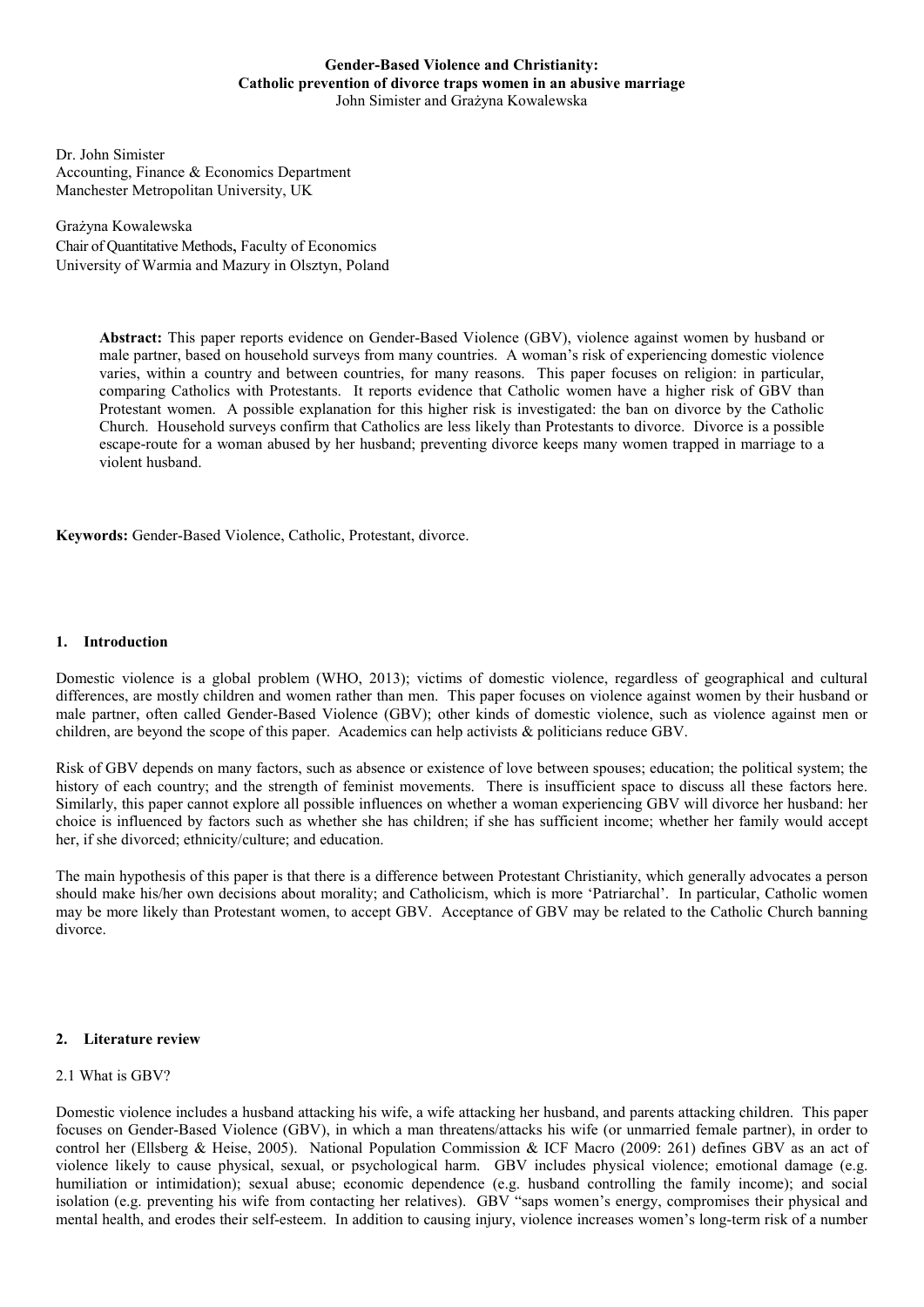of other health problems, including chronic pain, physical disability, drug and alcohol abuse, and depression" (Ellsberg & Heise, 2005). GBV may make a woman less effective, in employment and caring for her children (Slabu, 2014: 56-7).

## 2.2 GBV prevalence

It seems likely that domestic violence occurred for thousands of years, but we have limited data. Targeted research on family violence started in the twentieth century; violence against women as a social problem was isolated in the 1960s by feminist organizations seeking women's liberation. Domestic violence is a problem everywhere: "35% of women worldwide have experienced either physical and/or sexual intimate partner violence or non-partner sexual violence [...] most of this violence is intimate partner violence. Worldwide, almost one third (30%) of all women who have been in a relationship have experienced physical and/or sexual violence by their intimate partner" (WHO, 2013: 2). And "some national violence studies show that up to 70 per cent of women have experienced physical and/or sexual violence in their lifetime from an intimate partner" (UN Women, 2016).

There are disagreements on how to research domestic violence. Surveys underestimate GBV: "because of the sensitivity of the subject, violence against women is almost universally under-reported" (Watts & Zimmerman, 2002: 1232), partly because victims fear further punishment if they tell anyone about GBV. Under-reporting is more extreme in crime data (Slabu, 2014: 50): many crimes go unpunished from lack of evidence. GBV estimates in this paper should be interpreted with care – real GBV prevalence rates are much higher.

## 2.3 Why does GBV happen?

GBV occurs most often at home, and may be due to uneven relations between family members: a man uses GBV to make his partner afraid of physical/emotional harm. Several researchers found GBV occurs more often if a woman's occupational status is higher than her husband's status (Anderson, 1997: 657). Knoblock (2008: 96) claims GBV is caused by low self-esteem among violent men. "Intimate partner violence is integrally linked to ideas of male superiority over women. These are manifest in different ways in different societies, but violence is usually used to create and enforce gender hierarchy and punish transgressions; to resolve relationship conflict; and to seek resolution of crisis of masculinity by providing an (often transient) sense of powerfulness" (Burazeri et al., 2005).

Domestic violence causes can be divided into four risk factors: individual (including personality traits); family; environmental; and cultural/moral – cultural patterns sometimes condone GBV. Lew-Starowicz (1992: 50-2) classifies causes of violence into three types: biological (e.g. testosterone, central nervous system disorders, & chromosomal abnormalities); psychological (e.g. childhood experiences, stress, & alcohol); and cultural (e.g. television, social isolation, & male-dominated cultures).

There are theories on why many women remain with a violent husband, such as the 'battered woman syndrome', incorporating 'learned helplessness' (women become passive to avoid further violence); 'cycle of violence' (a violent man persuades his wife that he regrets his violence); and 'Post Traumatic Stress Disorder' (a traumatised woman is less able to act) (Dutton, 2009). Divorce may be more traumatic for Christians than for non-Christians: marriage is "made sacred by God" (Webb, 2008: 11), so a divorcing woman may feel guilt. Among Christians, "When problems such as domestic violence occur, a woman may be encouraged to wait, pray, and live a pious life to fulfil her supportive role as a helpmate to her husband" (Foss & Warnke, 2003: 18). A Christian woman might feel she "deserves" to be punished – perhaps because of Eve's behaviour in the Garden of Eden (Foss & Warnke, 2003: 19); it isn't clear if Catholics are more or less prone to such ideas than Protestants.

There are many attempts to prevent GBV. Cooper et al. (2013: 370) discuss alternatives, including the (feminist) Duluth intervention – associated with a 'psychoeducational model' – which sees GBV as due to some men internalising patriarchal ideology; their solution seeks to move violent men from authoritarian to egalitarian relationships. The 'Cognitive Behavioural Model' considers some men to have errors in their thinking, and seeks solutions such as skills training  $\&$  anger management (Cooper et al., 2013: 370).

## 2.4 Patriarchy and GBV

Many writers consider GBV central to maintaining patriarchy (control of a group by one man). Patriarchy may have begun before Christianity – perhaps thousands of years ago (Fox, 2002). In Feudal-era Europe, paternal authority over his family was almost unlimited (Duby, 1999: 226); Roman law was reinforced by the 1804 Napoleonic Code and English case law. "Since Biblical times women have been beaten into submission and considered to be "property" by their men [...] at one time in both American and British history, the law actually allowed men to beat their wives with a "stick no bigger than his thumb"" (Hanson, 1993: 19- 20).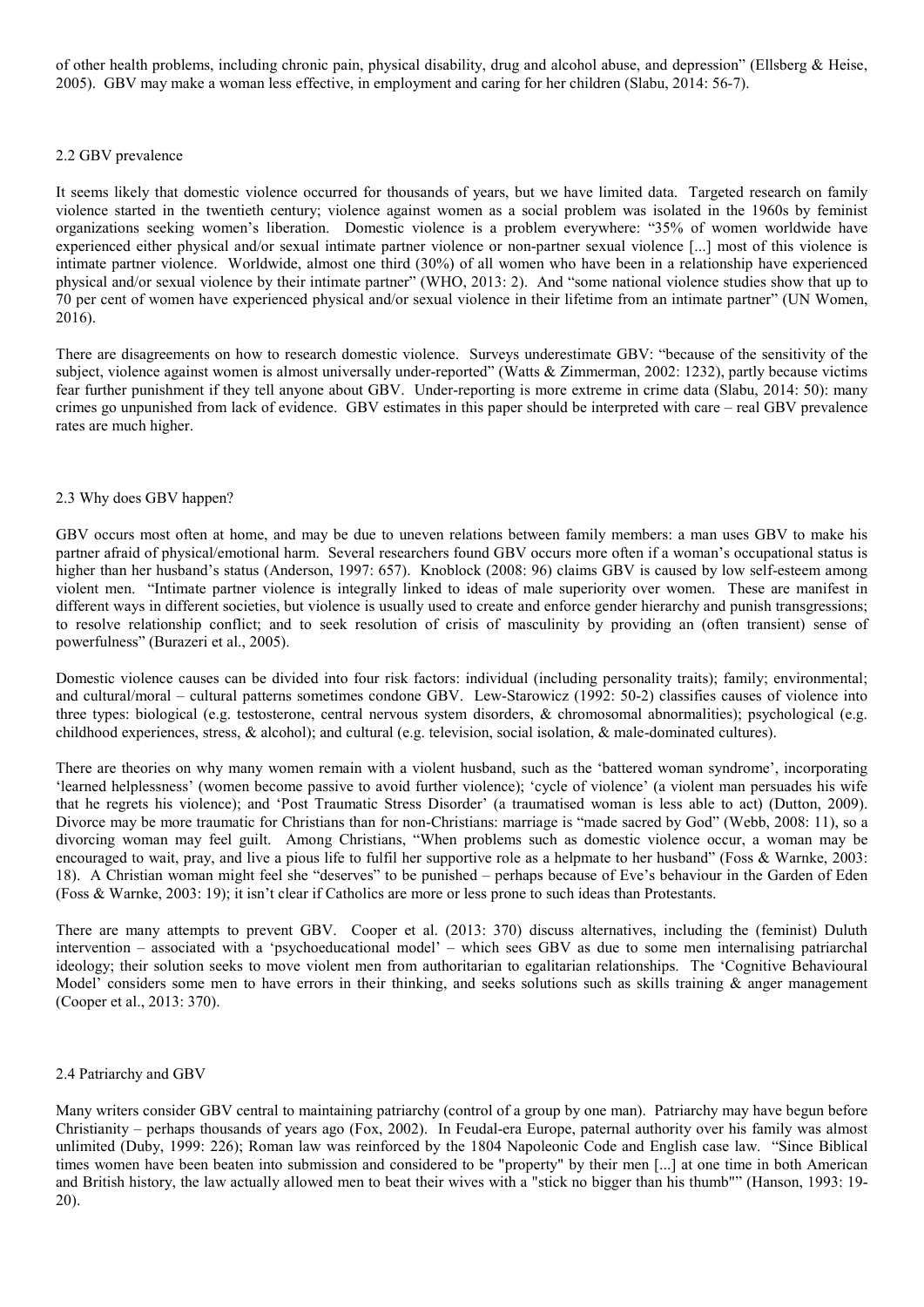Foss & Warnke (2003: 20) claim "research connects firm commitment to patriarchal ideology with a woman's willingness to remain in an abusive relationship […] she may question her ability to leave her husband and may have few social supports for separating". Bystydzienski (2001: 509) claims patriarchy was reinforced by cultural traditions emphasizing women's subordination to men; and by the Catholic Church. Patriarchal churches may support patriarchy within families: Catholic domination of Europe caused GBV to be seen as a private family issue (Wojnicka, 2015: 41). Fundamentalist (evangelical) Protestant groups are similar to the Catholic Church, in supporting patriarchy (Foss & Warnke, 2003: 15).

## 2.5 Divorce

Divorce can provide physical & psychological safety, by allowing a woman (and her children) to leave a violent marriage; "In countries where divorce is more accepted and widely practiced, women's position within marriages is better" (Yodanis, 2005: 655-6). However, it might harm some women if divorce were easier, by making it easier for a man to abandon his wife  $\&$ children. Many women are responsible for children, but have fewer opportunities than men to obtain well-paid jobs; and women are more likely than men to experience domestic violence (Ellsberg & Heise, 2005) – so a man can threaten divorce to control his wife. Female earnings reduce a woman's risk of experiencing GBV, by giving her more choice to leave a violent man (Bowlus & Seitz, 2006; Aizer, 2010: 1847).

A perspective associated with Catholicism and some evangelical groups, is that marriage is indissoluble – justified by Luke (16: 18): "Anyone who divorces his wife and marries another woman commits adultery, and the man who marries a divorced woman commits adultery" (Bible Hub, 2015; Bible quotes in this paper use the 'New International Version'). Some Christians consider re-marriage a sin; a divorcee should remain single for the rest of their life. But Matthew (5: 32) states "anyone who divorces his wife, except for sexual immorality, makes her the victim of adultery" (Bible Hub, 2015), implying a person may re-marry if their spouse was unfaithful. Divorcing a non-Christian is permitted: Paul's first Corinthians letter (7: 12-5) states "If any brother has a wife who is not a believer and she is willing to live with him, he must not divorce her. And if a woman has a husband who is not a believer and he is willing to live with her, she must not divorce him. [...] But if the unbeliever leaves, let it be so. The brother or the sister is not bound in such circumstances" (Bible Hub, 2015). Many charismatic churches permit divorce after conversion to Christianity: "if anyone is in Christ, the new creation has come: the old has gone, the new is here!" (Corinthians 2, 5: 17) (Bible Hub, 2015). Some Protestant Churches emphasise God's love, seeing divorce as the person's own decision – if divorce & remarriage is a sin requiring repentance, other Christians can forgive a divorcee and support re-marriage.

## 2.6 Is divorce less frequent among Catholics?

The Catholic Church prevents divorce (Webb, 2008: 21; Lehrer et al., 2009): "The remarriage of persons divorced from a living, lawful spouse contravenes the plan and law of God" (Holy See, 1993: 1665). Marks (2006) claims religion affects marriage in three ways: religious beliefs, religious practices, and religious communities. Hence, "divorce represents a situation in which religion may serve as either a form of social support or social control. Some divorcees may find their religion to be a source of solace and comfort, while others may experience stigma from their religious community as a result of their divorced status" (Webb, 2008: 4). For example, "the single most unifying cultural factor in Latin America is the Catholic faith – its belief-system woven deeply into the history and traditions of the region" (Edgerton & Sotirova, 2011/12: 36). Catholicism also affects divorce indirectly: divorce is illegal in some Catholic countries, such as the Philippines (Yodanis, 2005: 650). Sharp (2009) uses the term 'symbolic entrapment' to explain why some conservative Christian women (including Catholics) stay in an abusive marriage because they consider divorce sinful. Some evangelical Christian denominations also discourage divorce: among devout fundamentalist Protestants, "women are likely to believe that marriage must be preserved at any cost" (Foss & Warnke, 2003: 19). Ellison, Wolfinger & Ramos-Wada (2011) claimed "evangelical Protestants who attend church regularly have almost uniformly more conservative attitudes than do equally observant Catholics"; similar views are expressed by Edgerton & Sotirova (2011/2012: 39).

## 2.7 Is GBV more common among Catholics?

Bystydzienski (2001: 502) wrote "the Catholic church has supported traditional roles for women and has taught them to accept their fate and to be martyrs for their nation and the family". The Catholic Church adversely affected GBV victims in Chile (Lehrer et al., 2009: 2). Catholicism in Papua New Guinea encouraged female subordination: "a wife should not leave her husband, even if his violence persists unabated" (Jolly, 2012: 17). The 2011 DHS Uganda survey found physical violence in the past 12 months was experienced more among Catholic women than Protestant women (Uganda Bureau of Statistics & ICF International Inc, 2012: 242). Similarly, in the 2013 DHS Nigeria survey, "The highest proportion of women who have experienced physical, sexual, or emotional violence is found among Catholics (40 percent), followed by other Christians and traditionalists" (National Population Commission & ICF International, 2014: 315). However, Brinkerhoff et al. (1992: 15) found religious denomination not significantly related to GBV risk, in Canada. Foss & Warnke (2003: 15) analysed fundamentalist Protestant Church groups – reporting that among GBV victims, "gender, family process and structure, and culture may intersect to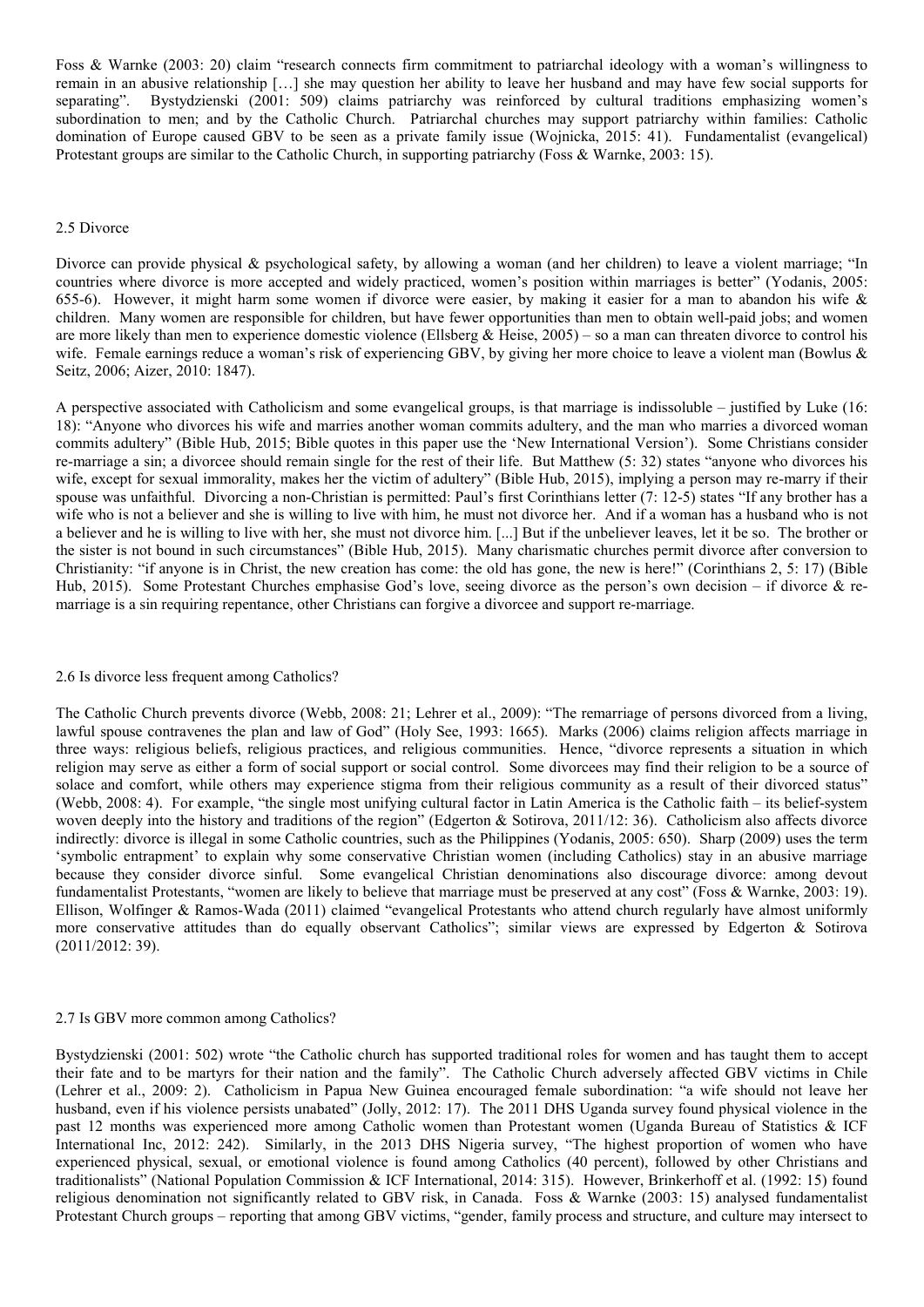prohibit or facilitate healthy life choices. Family violence and tolerance for family violence tend to be passed down through generations".

2.8 Could divorce explain higher GBV prevalence among Catholics?

A woman experiencing GBV may see divorce as a way to escape violence. If Catholics have higher GBV risk than Protestants, this increased risk may be due to Catholic women staying with a violent husband. This paper studies members of the Roman Catholic Church (referred to as 'Catholics'), contrasted with 'Protestants' (members of other Christian denominations). Where possible, data on evangelical Protestants are separated from non-evangelical Protestants.

This paper tests three hypotheses. The first hypothesis is that Catholics are less likely than (non-evangelical) Protestants, to divorce. The second hypothesis is that GBV is a reason why some women seek divorce. The third hypothesis is that many Catholic women remain trapped in a violent marriage, due to the Catholic Church's opposition to divorce.

## **3. Methods**

This paper analyses quantitative evidence, acknowledging that topics studied in this paper (such as GBV) are subjective – for example, a question may be distorted when translating a questionnaire to another language. Watts & Zimmerman (2002) state "variations in the willingness of respondents to disclose experiences of violence and differences in the populations in which the studies are done make cross-country and cross-study comparison difficult". Ellsberg & Heise (2005) claim "For cross-cultural comparisons, aggregating emotional, sexual, and physical abuse in a single domestic violence figure is likely to lead to confusion [...] Combining these categories may reduce the credibility of the findings, as many policy makers consider emotional abuse to be less severe than the other types of violence".

The largest samples used for this paper are from 'Demographic and Health Surveys' (DHS), part-funded by USAID; the authors consider DHS the best GBV data source. Each DHS survey has a large sample size, and is nationally-representative of the country. Not all DHS surveys include GBV data; the authors attempted to analysis data for all countries with GBV data in 2014 (on the DHS website). DHS data in this paper were collected between 2000 and 2013.

EuroBarometer (EB) is a series of household surveys, which mainly investigate attitudes to the European Union (EU) – carried out several times per year since early 1970s, funded by the European Commission. EB investigated more countries, as EU expanded (some countries outside EU are surveyed). Each EB survey randomly samples households, giving a nationally-representative sample in every country studied (European Commission, 2008). Interviews are conducted face-to-face, sampling about a thousand people per country in each survey. EB data are downloaded from the Gesellschaft Sozialwissenschaftlicher Infrastruktureinrichtungen website (GESIS, 2015).

This paper also reports evidence from World Values Survey (WVS) and European Values Survey (EVS) household surveys. WVS and EVS are produced by a global network of social scientists, who study changing values and their impact on social and political life (WVS, 2015a). EVS investigates attitudes in Europe, exploring moral & social values underlying European social and political institutions; their first survey was in 1981 (EVS, 2011). EVS and WVS surveys use random sampling, to give nationally-representative samples of each country they study. Authors downloaded data for all available years from WVS (2015b) and EVS (2011). For this paper, WVS & EVS data are combined where possible.

A fourth survey set is International Social Survey Programme (ISSP), which evolved from collaboration between the German ALLBUS survey (from 1980) and General Social Survey in USA (from 1972). Other organisations joined ISSP: for example, Social and Community Planning Research added 'British Social Attitudes' surveys. These organisations harmonised their questionnaires (ISSP, 2015). ISSP surveys from 1988 are used for this paper, from GESIS (2015).

Using weights to correct for known imperfections in sampling has advantages; but they often aim to produce a representative sample *within* a country – whereas this paper combines data *between* countries. ISSP (2015) warn "STRONGLY recommend using weights only after careful consideration"; for this paper, data are unweighted for all surveys. In all surveys used for this paper, only adults are interviewed; but age-ranges vary. DHS surveys used in this paper interviewed women from 15-49 years old, except Nigeria 1999 which interviewed ages 10-49. Among DHS surveys, only female respondents are studied for this paper (in most DHS surveys, only women are asked about GBV); the other studies include approximately equal numbers of male & female respondents.

For some surveys, the authors assess the likelihood of divorce using the 'divorce ratio': the ratio between the number of people who are divorced, to the number married at the time of interview. This is an imperfect measure, because some respondents describing themselves as married may have previously divorced (few surveys studied for this paper ask about earlier divorce or re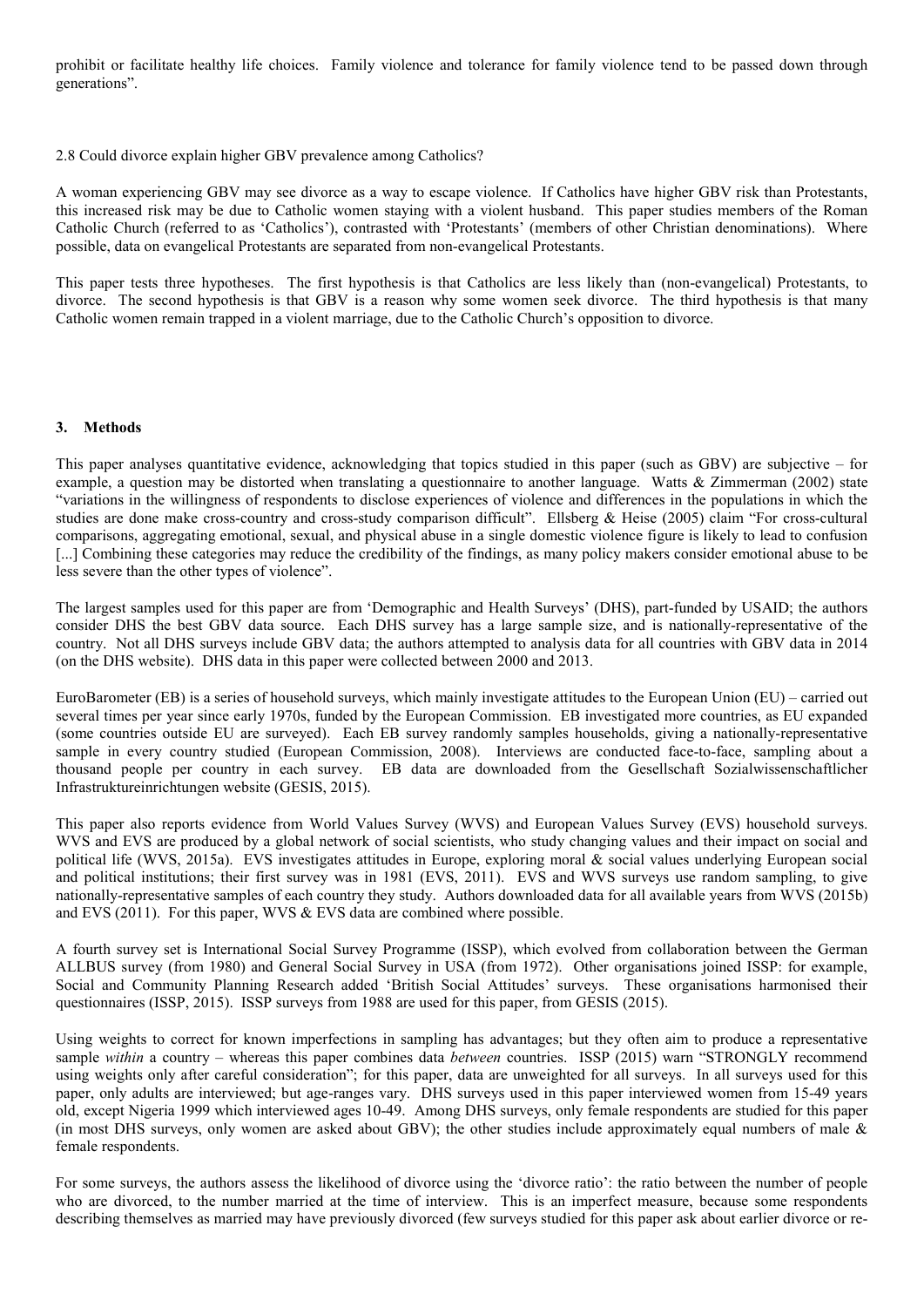marriage; this reduces the sample-size in Table 3 below). For the 'divorce ratio', the authors exclude respondents who are neither married nor divorced (single, cohabiting, widowed, or separated).

DHS use a modified version of 'Conflict Tactics Scale' (National Population Commission & ICF Macro, 2009: 271), including several types of GBV; the list varies slightly between surveys (e.g. 'pulling hair' is sometimes included). A typical DHS questionnaire is the 2008 Nigeria survey, which asked women:

*Question 1305: Did your (last) husband/partner ever:*

- *a) say or do something to humiliate you in front of others?*
- *b) threaten to hurt or harm you or someone close to you?*
- *c) insult you or make you feel bad about yourself?*

*Question 1306: "Did your (last) husband/partner ever do any of the following things to you:*

- *a) slap you?*
- *b) twist your arm or pull your hair?*
- *c) push you, shake you, or throw something at you?*
- *d) punch you with his fist or with something that could hurt you?*
- *e) kick you, drag you or beat you up?*
- *f) try to choke you or burn you on purpose?*
- *g) threaten or attack you with a knife, gun, or other weapon?*
- *h) physically force you to have sexual intercourse with him even when you did not want to?*
- *i) force you to perform any sexual acts you did not want to?"*

(National Population Commission & ICF Macro, 2009: 594-5).

For each part of questions 1305 and 1306, women said 'yes' or 'no'; then, they were asked how often each type of GBV happened in the 12 months before the interview. Data on sexual violence are included in DHS, but it is debatable if sexual violence is part of GBV, or a separate problem (Simister, 2012). For each type of GBV, the authors gave a score of zero for 'not experienced'; 4 for 'yes, sometimes'; 7 for 'yes' [frequency unspecified]; or 10 for 'yes, frequently' (scores 4, 7, and 10 are arbitrary). If a woman experienced all twelve GBV forms frequently, she would score  $10x12=120$  (the highest score calculated is 110).

The list of religions varies between surveys. For example, the 2008 Nigeria DHS survey asked "What is your religion? Catholic, other Christian, Islam, Traditional, or other" (National Population Commission & ICF Macro, 2009: 529). Some surveys combine all Christians into one category (such surveys are not used, because this paper contrasts Catholics with Protestants). The authors classify 'Seventh Day Adventists' and 'Jehovah's Witnesses' as Protestant; some surveys ask respondents if they are Catholic or Protestant, so 'Protestants' may include other groups such as Mormons.

The authors attempted to analyse evangelical Protestants separately from other Protestants, but this is impossible for some surveys. ISSP classify evangelical Protestants separately from 1988 to 2001, but group evangelicals with Protestants in later ISSP surveys; the authors exclude evangelicals before 2002, but retain evangelicals with other Protestants from 2002. The definition of evangelical may vary between surveys (some respondents call themselves 'evangelical Christian' without clarification). ISSP classify Baptist, Lutheran, Pentecostal, Presbyterian, United Reform Church, Wesleyan, and 'born again' Christians as evangelical. Orthodox Christianity has similarities with Catholicism; Orthodox Christians are excluded from analysis, because there are relatively few Orthodox respondents in surveys analysed for this paper. Non-Christians and atheists are excluded from analysis.

This paper combines many countries in one chart; combining countries conceals differences between countries, but there are too many countries to produce a chart for each country. SPSS syntax for this paper is available from the authors on request.

# **4. Results**

The first issue is whether divorce is less frequent among Catholics than Protestants. Some Christians are more religious than others; Figure 1 shows the fraction of respondents who are divorced, depending on church attendance. The two lines represent respondents calling themselves Catholic, or Protestant (including evangelical Protestants). Figure 1 combines data from ten Eurobarometer surveys, in 32 European countries, in 1996,1998, 2005, 2006 & 2010; sample sizes are in the Appendix. The authors divide the number of divorcees by number of married people, to produce a ratio {married to divorced} on the vertical axis. Respondents who are widowed, separated, cohabiting or never-married people are excluded from Figure 1.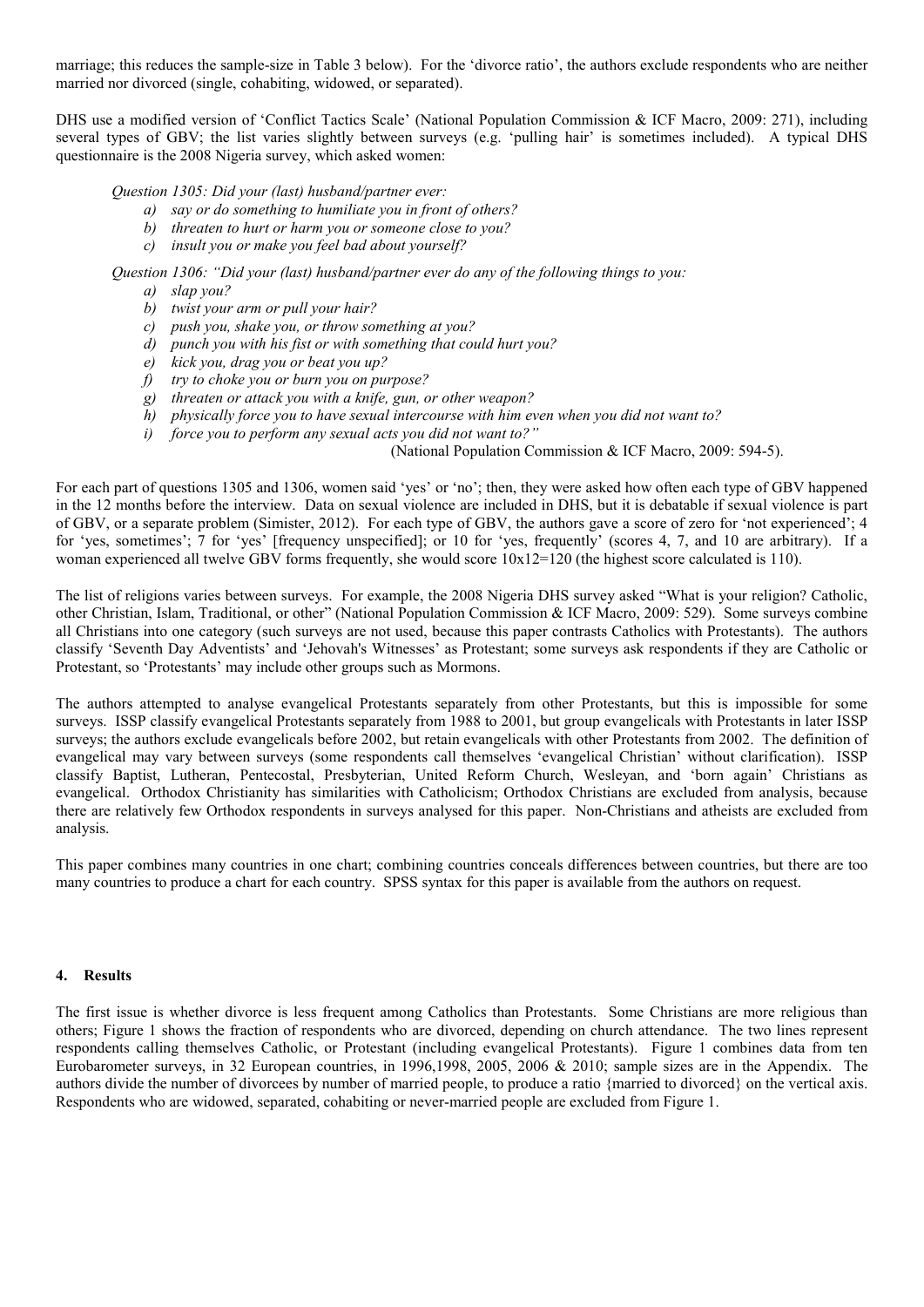

**Figure 1: divorce ratio, by frequency of church attendance and denomination** *Source: EB surveys 46.1, 50.0, 63.1, 63.4, 64.3, 65.1, 65.2, 65.3, 66.1 & 73.1 (authors' analysis)*

Figure 1 indicates that divorce is less frequent among Catholics than Protestants. The tendency for Catholics to have a lower divorce ratio becomes stronger as we go from left (interviewees who rarely attend church) to right (interviewees attending more than once per week). Among Catholics who don't attend church, there are about 0.17 divorced people for every married person; whereas for Catholics attending more than once per week, there are about 0.05 divorced people for every married person. Figure 1 is consistent with the idea that the Catholic Church's ban on divorce influences observant Catholics.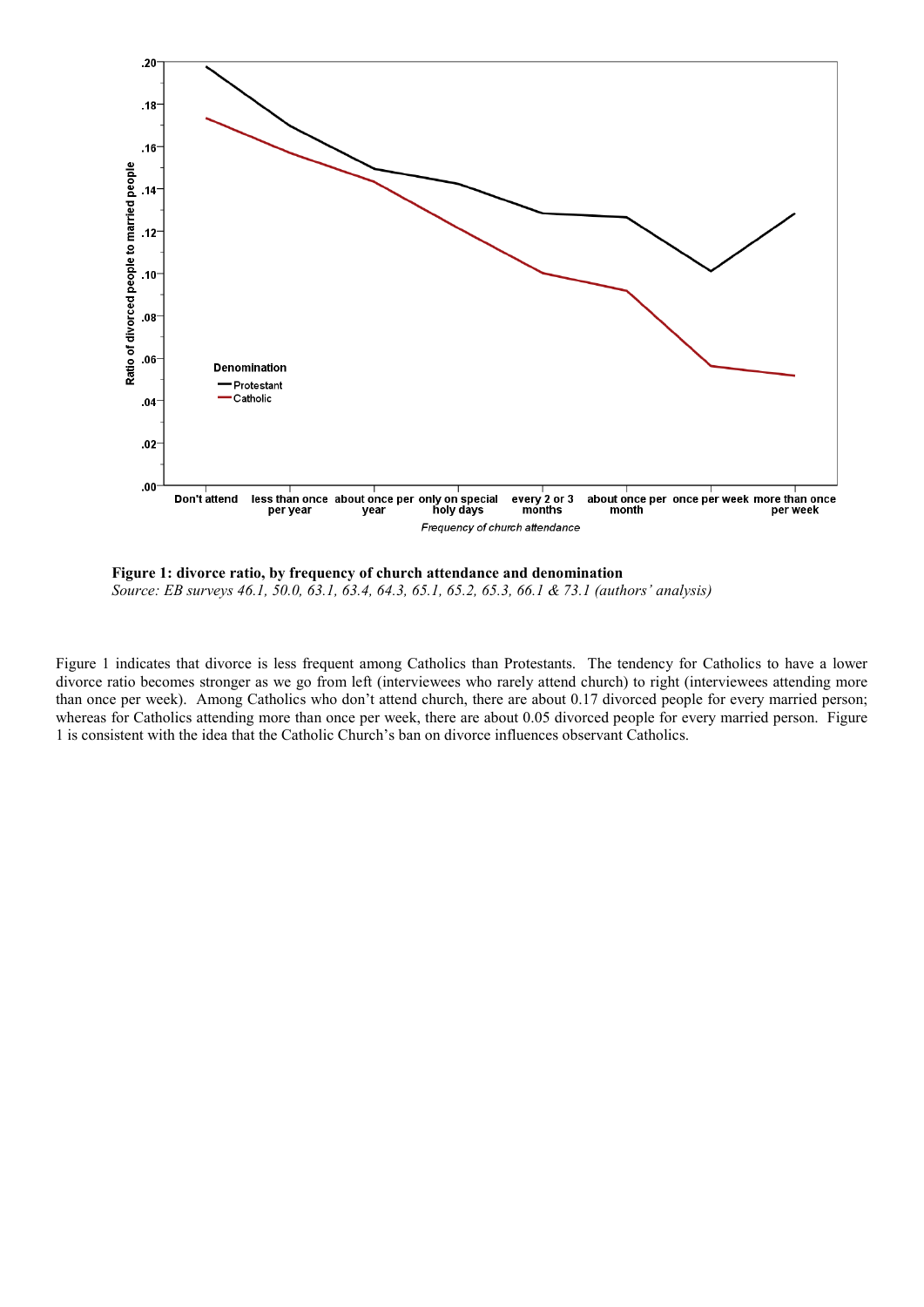



Figure 2 is similar to Figure 1 (Figure 2 uses ISSP data, whereas Figure 1 uses EB), using data from different countries (see Appendix). Labels on the horizontal axis show church attendance, but ISSP use different categories to EB. Figure 2 shows Catholics tend to have lower divorce-rates than Protestants. Divorce-rates in Figure 1 are higher than Figure 2, perhaps because Figure 1 uses European data – whereas ISSP have more global coverage.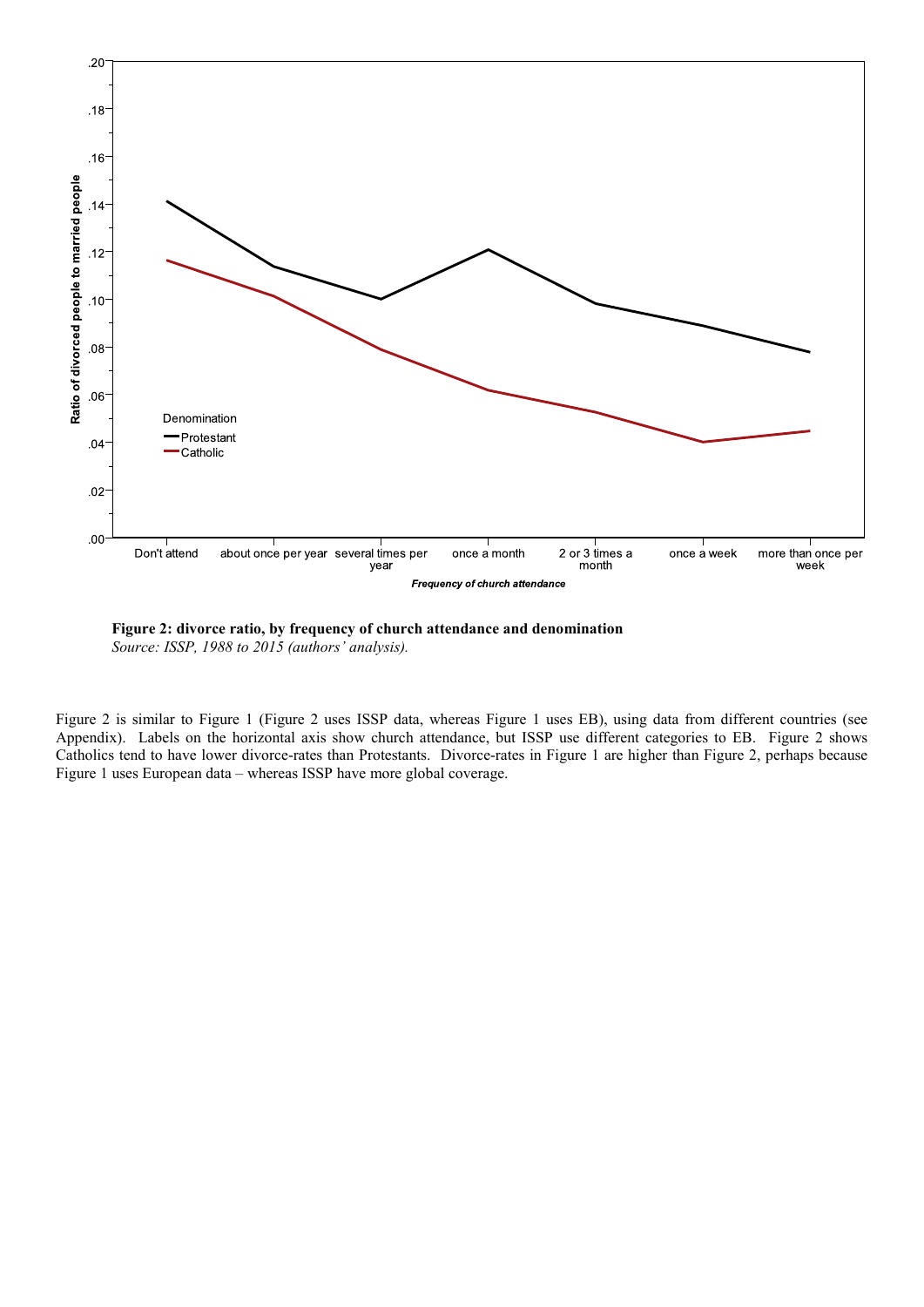



Figure 3 is based on EVS from 1981 to 2009 and WVS from 1981 to 2014; countries covered are listed in the Appendix. Figure 3 is similar to Figures 1 and 2, with the addition of a line for evangelical Christians (which is similar to non-evangelical Protestants). Figures 1 to 3 may be influenced by legislation preventing divorce (e.g. the Philippines). However, divorce laws cannot explain the tendency for lines in these charts to fall from left to right: people attending church more often are less likely to divorce. Practising Catholics are less likely to be divorced than non-practising Catholics. Perhaps many Catholics feel forced to accept GBV, because the Catholic Church forbids divorce. If divorce is a way to escape violence, then Catholics' lower acceptance of divorce (implied by Figures 1 to 3) may increase the risk of GBV among Catholics. Figure 4 helps us assess this possibility.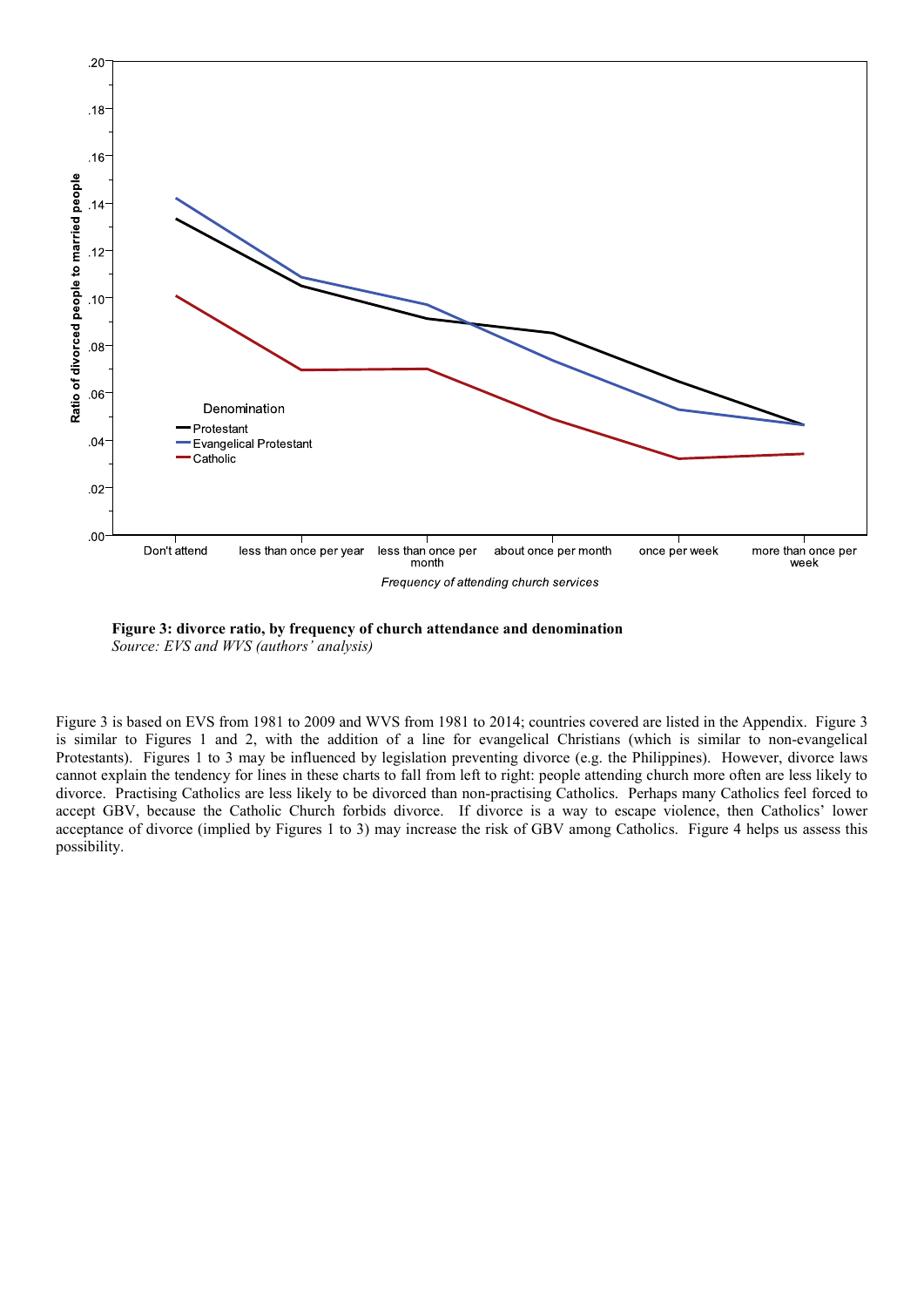



The horizontal axis of Figure 4 shows an attempt by the authors to estimate how much violence a female interview had experienced, as explained in the 'data and methods' section. It is a crude estimate; but Figure 4 can be seen as evidence on the second hypothesis of this paper: that GBV is a reason for divorce. The increasing divorce-rate (from left to right) in Figure 4 is consistent with the hypothesis that some women divorce to avoid a violent husband.

Figure 4 also sheds light on whether Catholics are different from Protestants (evangelicals are excluded from Figure 4). The presence of children in the household appears to reduce divorce rates in Figure 4 ('children' defined as up to age 17); this paper doesn't attempt to control for all possible influences on divorce rates. Authors' analysis of DHS data (not reported here) indicates Catholics generally have more children than Protestants, perhaps due to the Catholic Church's ban on contraceptives. Whether we look at childless women (two dotted lines) or women with one or more children (two solid lines), divorce-rates tend to be lower for Catholics than Protestants in Figure 4; we could interpret this as Catholic women (in general) being more prepared than Protestants to tolerate GBV. This is explored further in Table 1, which suggests many Catholic women are prepared to accept some forms of GBV to preserve their marriage.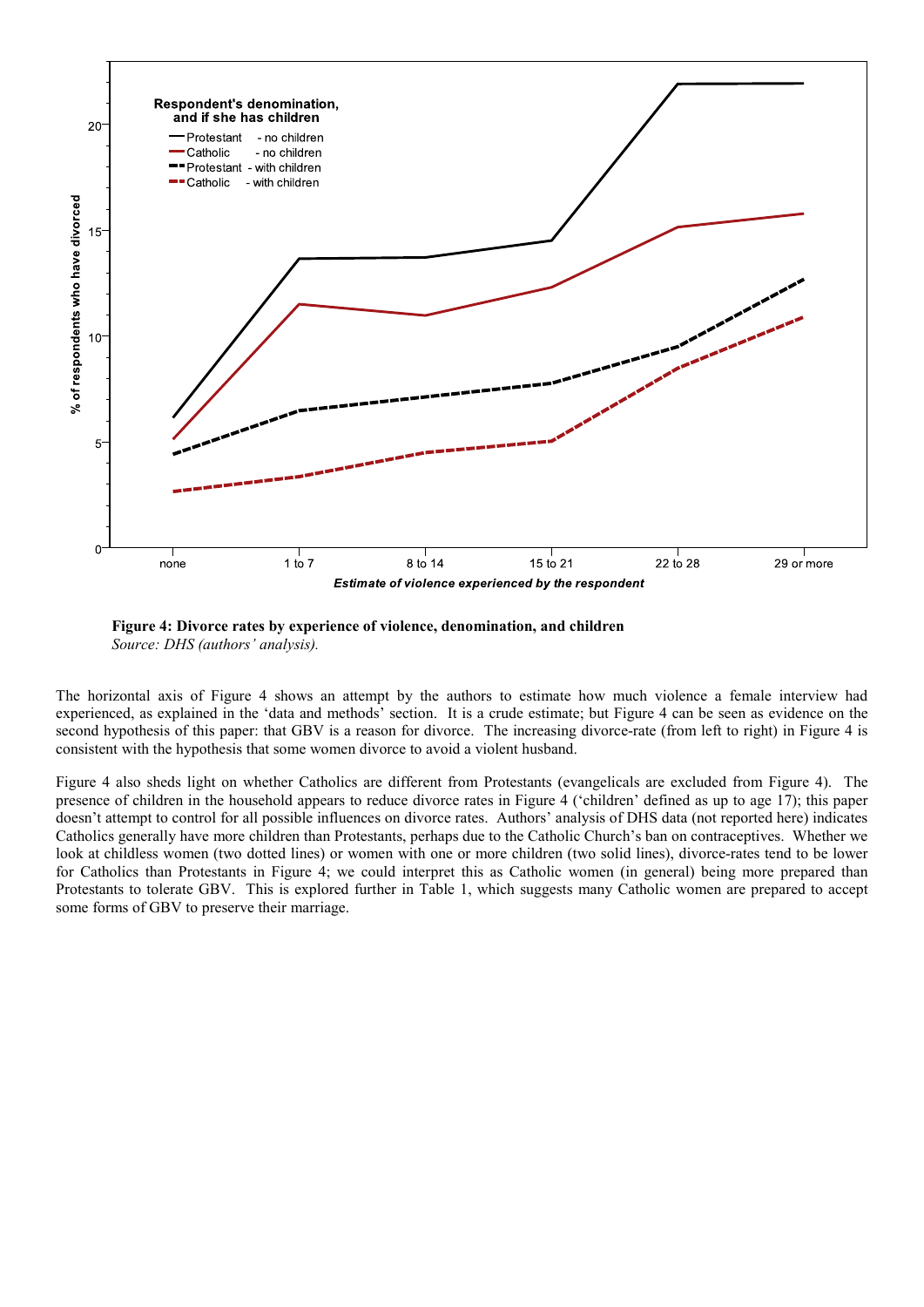|        | Respondent's attitude to<br>'Is domestic violence sufficient for divorce?' | <b>Protestant</b> | Catholic |
|--------|----------------------------------------------------------------------------|-------------------|----------|
|        | Respondent says violence is not<br>sufficient for divorce                  | 19%               | 35%      |
| male   | Respondent says violence is sufficient<br>for divorce                      | 81%               | 65%      |
|        | <b>Total</b>                                                               | 100%              | 100%     |
|        | Respondent says violence is not<br>sufficient for divorce                  | 14%               | 32%      |
| female | Respondent says violence is sufficient<br>for divorce                      | 86%               | 68%      |
|        | <b>Total</b>                                                               | 100%              | 100%     |

**Table 1: Attitudes to divorce for GBV, by religion and gender.**

*Source: EVS 1981 to 1983; total sample 13,409 respondents.*

Data in Table 1 are from EVS in 1981 to 1983; values may have changed since then. EVS surveys were only carried out in Europe. Table 1 shows Catholics far less likely than Protestants to accept divorce to avoid domestic violence: this applies to male and female respondents. Table 1 is consistent with the third hypothesis of this paper, that many Catholic women accept GBV because the Catholic Church forbids divorce.

| Dis/agreement with statement 'A bad marriage is better than no marriage' |                          |       |                                        |                 |                             |                                   |
|--------------------------------------------------------------------------|--------------------------|-------|----------------------------------------|-----------------|-----------------------------|-----------------------------------|
|                                                                          | <b>Strongly</b><br>agree | Agree | <b>Neither</b><br>agree or<br>disagree | <b>Disagree</b> | <b>Strongly</b><br>disagree | <b>Total</b><br>(number of cases) |
| Protestant                                                               | $2\%$                    | $3\%$ | 6%                                     | 36%             | 54%                         | 100\% $(17,070)$                  |
| <b>Evangelical Protestant</b>                                            | $1\%$                    | 3%    | $5\%$                                  | 42%             | 49%                         | $100\%$<br>(3, 722)               |
| Catholic                                                                 | $2\%$                    | 7%    | 6%                                     | 40%             | 44%                         | 100% $(35,177)$                   |

mention domestic violence; but it seems consistent with the idea that marriage is more sacred to Catholics than to Protestants.

**Table 2: attitudes to 'bad' marriage, by denomination and gender** *Source: ISSP 1988, 1994, and 2002.*

Such attitudes could lead many Catholic women to remain in a violent marriage.

Table 2 reports respondents' opinions about marital problems: ISSP asked if respondents agree or disagree that "It is better to have a bad marriage than no marriage at all". The authors exclude missing data; each row adds up to 100% (except rounding errors). Adding 'strongly agree' & 'agree' columns, 9% of Catholics consider a bad marriage better than divorce; whereas only 5% of Protestants strongly agree or agree (4% of evangelical Protestants strongly agree or agree). This question doesn't specifically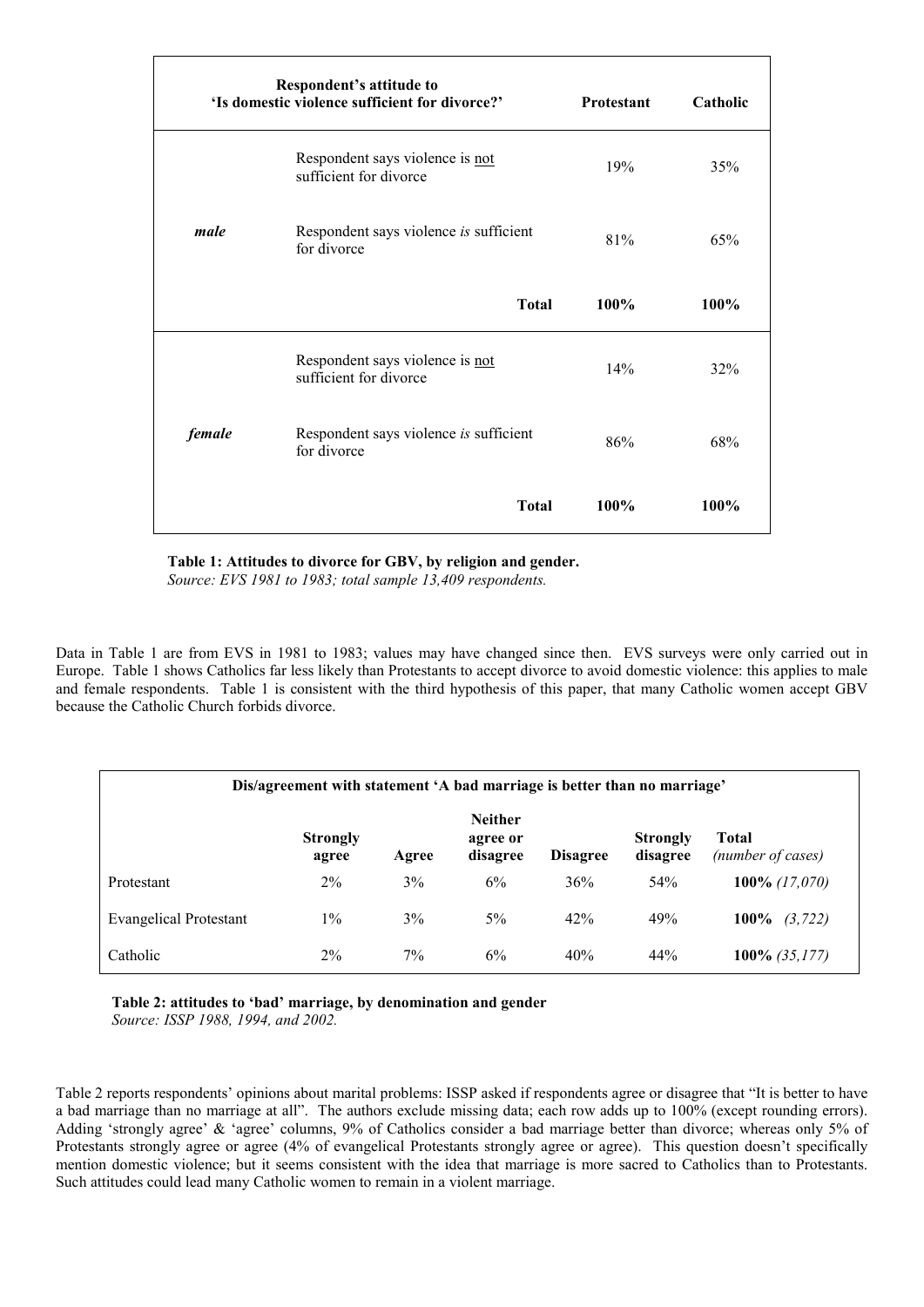| Country               | <b>Denomination</b> | Fraction of respondents who visited<br>medical facility due to GBV | Number of<br>respondents |
|-----------------------|---------------------|--------------------------------------------------------------------|--------------------------|
| <b>Burkina Faso</b>   | Catholic            | 8.7%                                                               | 229                      |
|                       | Protestant          | $0.0\%$                                                            | 5                        |
| Cote D'Ivoire         | Catholic            | 8.8%                                                               | 57                       |
|                       | Protestant          | $11.4\%$                                                           | 210                      |
| Cameroon              | Catholic            | 13.3 %                                                             | 218                      |
| Dominican<br>Republic | Catholic            | $11.4\%$                                                           | 79                       |
|                       | Protestant          | $1.0\%$                                                            | 614                      |
| Haiti                 | Catholic            | $2.1\%$                                                            | 708                      |
|                       | Protestant          | $4.5\%$                                                            | 2,076                    |
| Kenya                 | Catholic            | 5.3 %                                                              | 722                      |
|                       | Protestant          | 1.28%                                                              | 1,012                    |
| Malawi                | Catholic            | 1.31%                                                              | 1,217                    |
|                       | Protestant          | $8.0\%$                                                            | 113                      |
| Rwanda                | Catholic            | $7.2\%$                                                            | 207                      |
|                       | <b>Protestant</b>   | $3.6\%$                                                            | 4,030                    |
| <b>Total</b>          | Catholic            | $4.3\%$                                                            | 3,437                    |

## **Table 3: visit to a medical facility by women, due to violence from their husband**  *Source: DHS (authors' analysis)*

Table 3 reports one measure of GBV, to compare the prevalence of violence among Protestants and Catholics: whether the interviewee had visited a health facility due to violence from her husband. Some DHS surveys in the Appendix did not ask this question; for Table 3, the sample is restricted to women married at the time of interview, and who didn't report they ever divorced. The bottom two rows of Table 3 suggests Catholic women are more likely than Protestant women, to have visited a health facility because of GBV; but effective sample-sizes are not very large, and there are big differences between countries. Many women victims may choose not to visit a health facility, or may not be allowed to visit by their husband. Hence Table 3 provides some, limited, evidence that Catholic women experience more GBV than Protestant women.

## **5. Discussion**

The problem of violence against women is often discussed; however, it is rare to discuss the implications of religion on domestic violence. In this paper, the authors draw attention to religious aspects of GBV – focusing on differences between Catholics and Protestants.

Religion could change the behaviour of men (e.g. making them less violent), or women (e.g. making them more likely to accept violence). [Ellison](https://scholar.google.pl/citations?user=j0XLwq8AAAAJ&hl=pl&oi=sra), [Bartkowski](https://scholar.google.pl/citations?user=hvDQ2_AAAAAJ&hl=pl&oi=sra) & [Anderson](https://scholar.google.pl/citations?user=9C_R9boAAAAJ&hl=pl&oi=sra) (1999) found that regular attendance at religious meetings is inversely associated with self-reported perpetration of domestic violence. Interestingly, men who are much more religious than their partners are especially likely to perpetrate domestic violence. Similarly, Ellison & Anderson (2001) find regular religious attendance is associated with lower risk of GBV.

Evidence in this paper shows apparent differences between Catholics and Protestants. If religion does influence the risk of GBV, it is only one of many influences: for example, Table 3 suggests differences within a country (between Catholics and Protestants) are smaller than differences between countries. Future research could focus on one country. Some researchers might use regression to analyse possible GBV risk factors; other researchers may prefer a qualitative approach, such as focus groups. Researchers could focus on how to reduce GBV risk.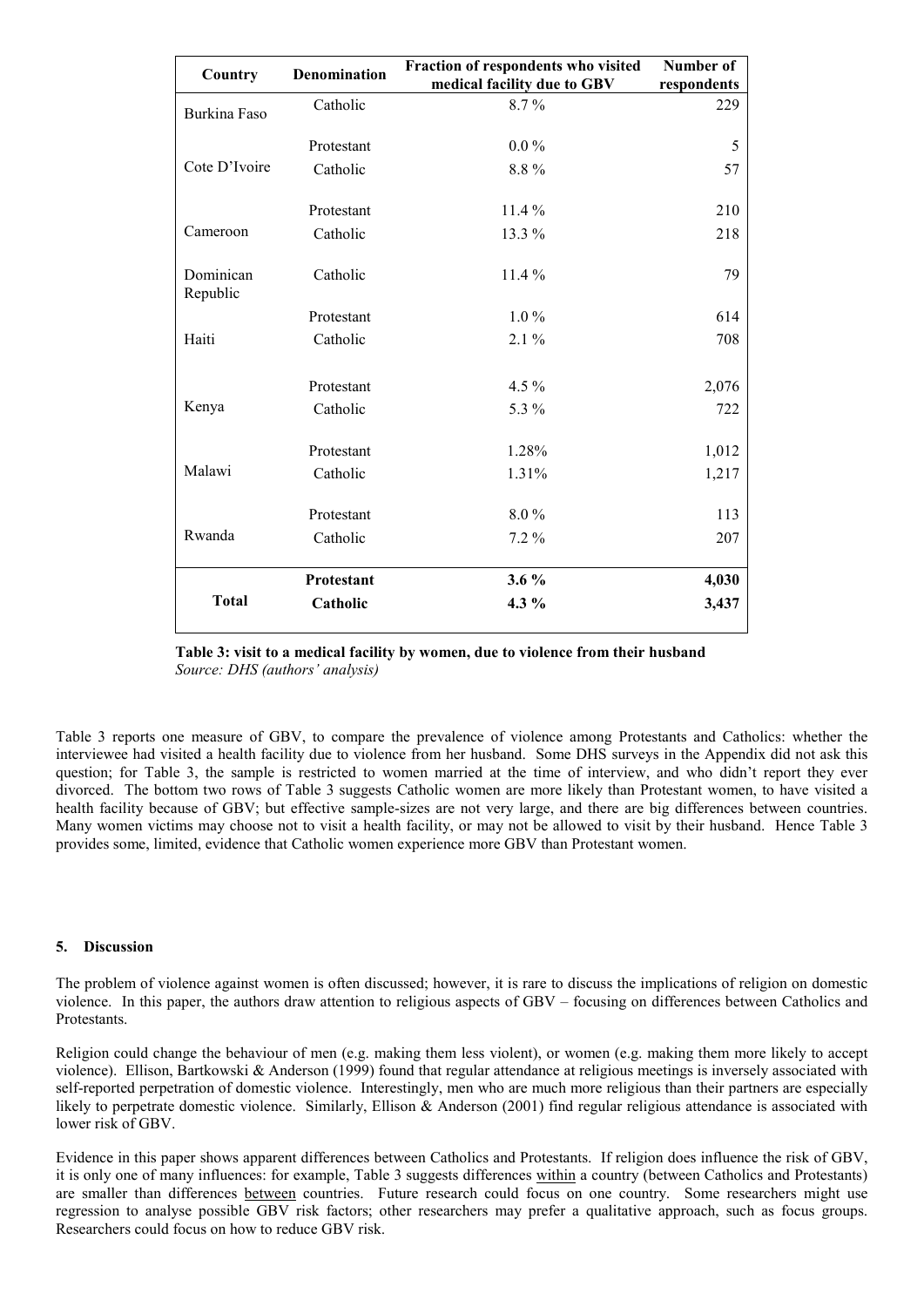## **6. Conclusions**

There is widespread agreement among medical professionals and academics that GBV is never justified. This paper sheds light on GBV, and possible effects of Catholicism. There are limits to how far surveys explain these complexities; for example, DHS data don't report if divorce was initiated by husband or wife. In-depth interviews can improve our understanding.

The Catholic Church prevention of divorce may keep millions of women in abusive marriages. USCCB (2002) report a Catholic GBV victim's suffering: "unrelenting violence . . . unceasing pain. I shouldn't stay, but this is my husband […] doesn't God hear me when I cry out silently as I lie in bed each night?" A victim can leave a violent husband, perhaps followed by annulment/divorce: leaving a violent husband doesn't prevent her from being a good Christian. If her congregation fail to support her, moving to a Protestant church may help. Many feminists are 'lapsed' Catholics (Aune, 2011: 43); "Recent victories for women within religion – like winning the right to become Priests and Bishops in the Anglican Church – would probably not have occurred if feminists had not fought from within their religion for these changes" (Aune, 2011: 52).

Laws to prevent GBV can be strengthened by governments and international organisations, such as European Commission (2015). Latin American politicians "try to walk the line between accommodating the traditional power of the Catholic Church, complying with international agreements and scientific research, and discerning the position of their electorate" (Edgerton & Sotirova, 2011/12: 41). The 2012 Council of Europe 'Convention on preventing and combating violence against women and domestic violence' (Istanbul Convention) may help; but "The Catholic Church has officially declared itself against the ratification" (Szelewa, 2015: 20). Small grassroots women's organizations often help where governments fail – such as running self-esteem workshops, and providing counselling (Bystydzienski, 2001: 507). For example, Women's Aid in UK improved the lives of millions of GBV victims (European Institute for Gender Equality, 2008).

## **Author Contributions**

JS and GK developed the initial research idea together; JS carried out the initial data-processing; GK combined three tables produced by JS into a spreadsheet; JS produced more tables & charts; GK produced most of the literature review; and JS carried out final editing.

## **Conflicts of Interest**

The authors declare no conflict of interest.

## **References**

Aizer, A. (2010). The gender wage gap and domestic violence. American Economic Review, 100(4), 1847-1859.

Anderson, K.L. (1997). Gender, status, and domestic violence: an integration of feminist and family violence approaches. Journal of Marriage and Family, 59(3), 655-669.

Aune, K. (2011). Much less religious, a little more spiritual: the religious and spiritual views of third-wave feminists in the UK. Feminist Review, 97, 32-55.

Bible Hub (2015). URL (last checked 19 December 2015) [http://biblehub.com/matthew/5](http://biblehub.com/matthew/5-32.htm)-32.htm

Bowlus, A.J., & Seitz, S. (2006). Domestic violence, employment, and divorce. International Economic Review, 47(4), 1113- 1149.

Brinkerhoff, M.B., Grandin, E., & Lupri, E. (1992). Religious involvement and spousal violence: the Canadian case. Journal for the Scientific Study of Religion, 31(1), 15-31.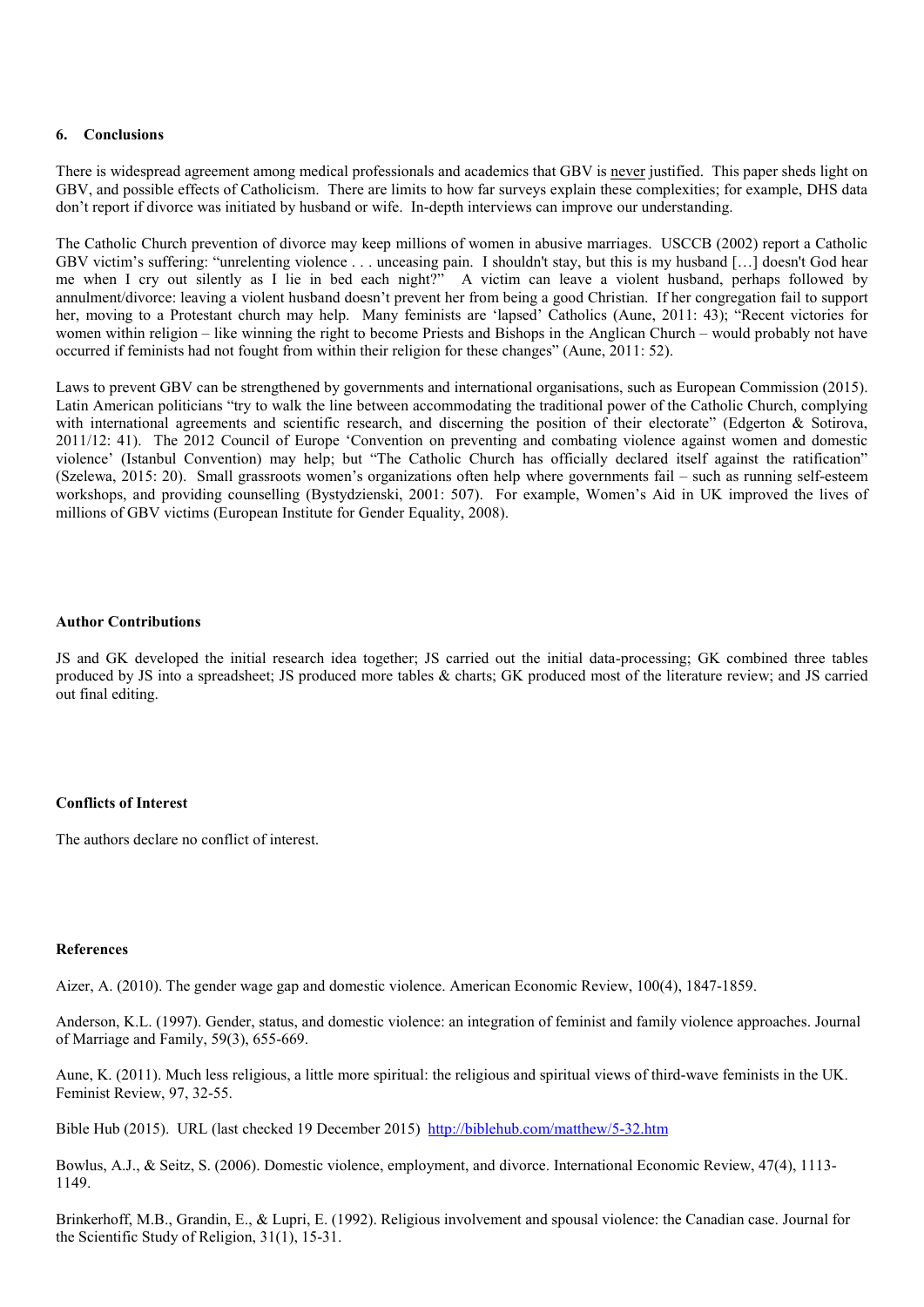Burazeri, G., Roshi, E., Jewkes, R., Jordan, S., Bjegovic, V., & Laaser, U. (2005). Factors associated with spousal physical violence in Albania: cross sectional study. British Medical Journal, 331, 197-201.

Bystydzienski, J.M. (2001). The feminist movement in Poland: why so slow? Women's Studies International Forum, 24(5), 501- 511.

Cooper, L.B., Paluck, E.L., & Fletcher, E.K. (2013). Reducing Gender-Based Violence. In Ryan, M.K., & Branscombe, N.R. (Eds.), The SAGE handbook of gender and psychology (pages 359-377). Sage: London.

Duby. G. (1999). History of private life. In Duby, G., & Aries, P. (Eds.), From feudal Europe to the Renaissance (2<sup>nd</sup> edition). Wrocław: Ossolineum, volume 2.

Dutton, M. A. (2009). Update of the 'Battered Woman Syndrome' critique. Harrisburg, PA: VAWnet, a project of the National Resource Center on Domestic Violence/Pennsylvania coalition against domestic violence. URL (last checked 9 October 2016) http://vawnet.org/applied-research-papers/print-[document.php?doc\\_id=2061](http://vawnet.org/applied-research-papers/print-document.php?doc_id=2061)

Edgerton, A., & Sotirova, I. (2011/12). Sex and the barrio: a clash of faith in Latin America. World Policy Journal, 28(4), 34-41.

Ellison, C.G., & Anderson, K.L. (2001). Religious involvement and domestic violence among U.S. couples. Journal for the Scientific Study of Religion, 40(2), 269-86.

[Ellison](https://scholar.google.pl/citations?user=j0XLwq8AAAAJ&hl=pl&oi=sra), C.G., [Bartkowski](https://scholar.google.pl/citations?user=hvDQ2_AAAAAJ&hl=pl&oi=sra), J.P. & [Anderson,](https://scholar.google.pl/citations?user=9C_R9boAAAAJ&hl=pl&oi=sra) K.L. (1999). [Are there religious variations in domestic violence?](http://jfi.sagepub.com/content/20/1/87.short) Journal of Family Issues, 20(1), 87-113.

Ellison, C.G., Wolfinger, N.H., & Ramos-Wada, A.I. (2011). Attitudes toward marriage and cohabitation among working-age Latinos: does religion matter? Paper prepared for the 2011 annual meeting of the Population Association of America, Washington DC. URL (last checked 30 September 2016) <http://paa2011.princeton.edu/papers/112269>

Ellsberg, M., & Heise, L. (2005). Researching violence against women: a practical guide for researchers and activists. World Health Organization, PATH: Washington D.C.

European Commission (2008). Eurobarometer 69.1. February-March 2008. TNS Opinion & Social. Brussels. GESIS Data Archive: ZA4743, dataset version 3.0.0 (2010), doi:10.4232/1.10128

European Commission (2015). Zero tolerance of violence against women. URL (last checked 30 September 2015) [http://ec.europa.eu/justice/gender](http://ec.europa.eu/justice/gender-equality/gender-violence/index_en.htm)-equality/gender-violence/index\_en.htm

European Institute for Gender Equality (2008). The power to change - How to set up and run support groups for victims and survivors of domestic violence. URL (last checked 30 September 2015) [http://eige.europa.eu/gender](http://eige.europa.eu/gender-based-violence/resources/estonia/power-change-how-set-and-run-support-groups-victims-and-survivors-domestic-violence)-based[violence/resources/estonia/power](http://eige.europa.eu/gender-based-violence/resources/estonia/power-change-how-set-and-run-support-groups-victims-and-survivors-domestic-violence)-change-how-set-and-run-support-groups-victims-and-survivors-domestic-violence

EVS (2011). European Values Study Longitudinal Data File 1981-2008 (EVS 1981-2008). GESIS Data Archive, Cologne. ZA4804 Data file Version 2.0.0, doi:10.4232/1.11005

Foss, L.L., & Warnke, M.A. (2003). Fundamental Protestant Christian women: recognizing cultural and gender influences on domestic violence. Counselling and Values, 48, 14-23.

Fox, V.C. (2002). Historical perspectives on violence against women. Journal of International Women's Studies, 4(1), 15-34.

GESIS (2015). ISSP – The International Social Survey Programme. URL (last checked 5 October 2015) <http://zacat.gesis.org/webview/index.jsp?object=http://zacat.gesis.org/obj/fCatalog/Catalog5>

Hanson, D.W. (1993). Battered women: society's obligation to the abused. Akron Law Review, 27(1), 19-56.

Holy See (1993). Catechism of the Catholic Church. URL (last checked 11 October 2016) [www.vatican.va/archive/ENG0015/\\_\\_P57.htm](http://www.vatican.va/archive/ENG0015/__P57.htm)

ISSP (2015). "History of the ISSP". International Social Survey Program. [www.issp.org/page.php?pageId=216](http://www.issp.org/page.php?pageId=216) (accessed on 30 September 2015).

Jolly, M. (2012). Introduction – engendering violence in Papua New Guinea: persons, power and perilous transformations. In Jolly, M., Stewart, C., & Brewer, C. (Eds.) Engendering violence in Papua New Guinea (pp.1-31), Australian National University Press: Canberra.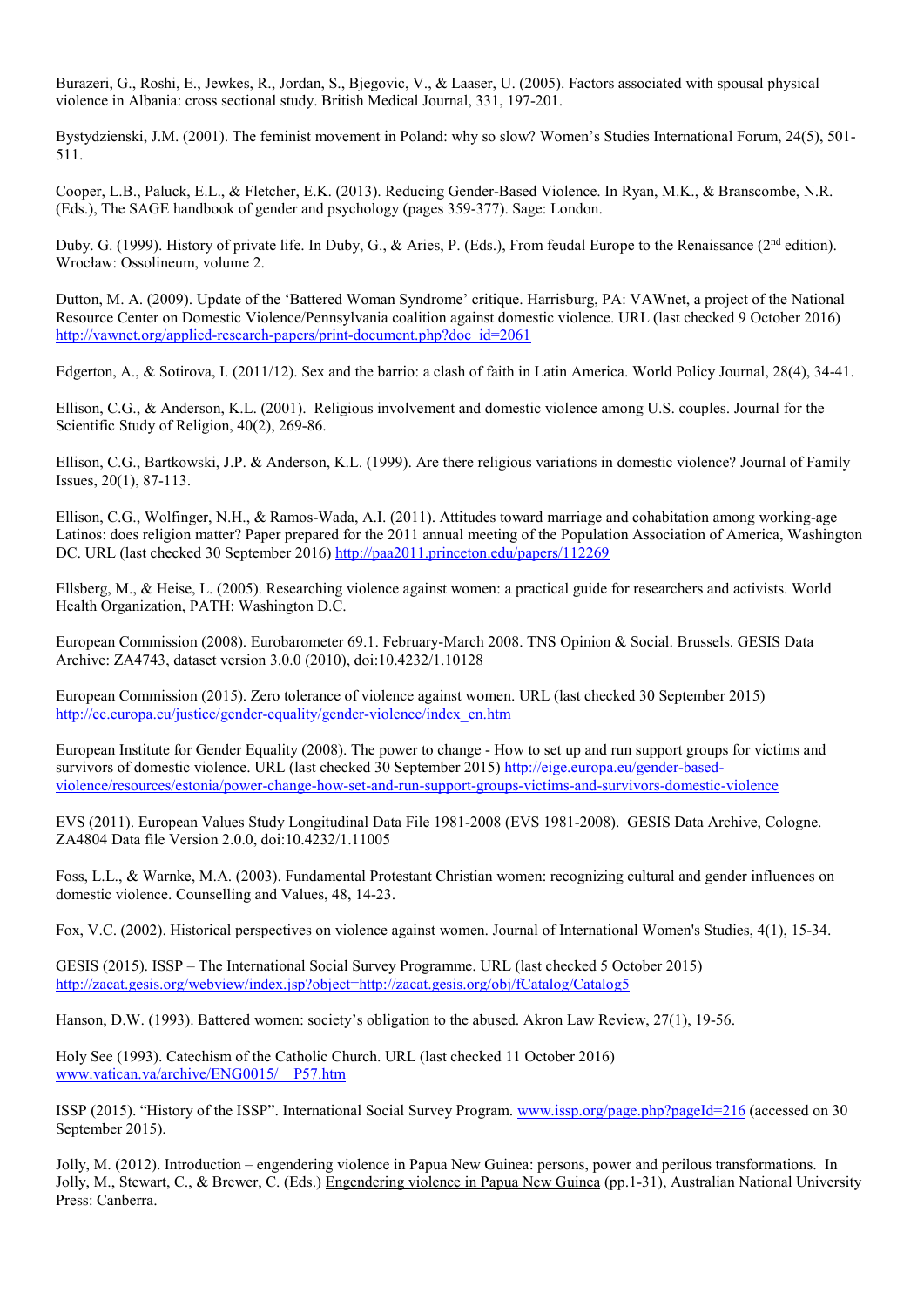Knoblock, J. (2008). Gender and violence: a reflective sociology of how gender ideologies and practices contribute to Gender Based Violence. Human Architecture: Journal of the Sociology of Self-Knowledge, 6(2), 91-101.

Lehrer, E., Lehrer, V., & Krauss, R. (2009). Religion and Intimate Partner Violence in Chile: macro- and micro- level influences. Association of Religion Data Archives. Pennsylvania State University. URL (last checked 10 January 2016) [www.thearda.com/asrec/archive/papers/Lehrer%20](http://www.thearda.com/asrec/archive/papers/Lehrer%20-%20Religion%20and%20Intimate%20Partner%20Violence%20in%20Chile%20-%20ASREC09.doc)- [%20Religion%20and%20Intimate%20Partner%20Violence%20in%20Chile%20](http://www.thearda.com/asrec/archive/papers/Lehrer%20-%20Religion%20and%20Intimate%20Partner%20Violence%20in%20Chile%20-%20ASREC09.doc)-%20ASREC09.doc

Lew-Starowicz, Z. (1992). Przemoc seksualna. Warszawa: Santorski & Co Agencja Wydawnicza, pp. 50-52.

Marks, L. (2006). Religion and family relational health: an overview and conceptual model. Journal of Religion and Health, 45(4), 603-618.

National Population Commission & ICF International (2014). Nigeria Demographic and Health Survey 2013. Abuja, Nigeria, and Rockville, Maryland, USA: NPC and ICF International. URL (last checked 4 January 2016) [http://dhsprogram.com/publications/publication](http://dhsprogram.com/publications/publication-FR293-DHS-Final-Reports.cfm)-FR293-DHS-Final-Reports.cfm

National Population Commission & ICF Macro (2009). Nigeria Demographic and Health Survey 2008. Abuja, Nigeria: National Population Commission and ICF Macro. URL (last checked 3 January 2016) [http://dhsprogram.com/publications/publication](http://dhsprogram.com/publications/publication-FR222-DHS-Final-Reports.cfm)-FR222-DHS-Final[-Reports.cfm](http://dhsprogram.com/publications/publication-FR222-DHS-Final-Reports.cfm)

Sharp, S. (2009). Escaping Symbolic Entrapment, Maintaining Social Identities. Social Problems, 56(2), 267-284.

Simister, J. (2012). More than a billion women face 'Gender Based Violence'; where are most victims? Journal of Family Violence, 27(7), 607-623.

Slabu, E. (2014). Family violence – theoretical and practical aspects. Public Administration & Regional Studies, 1(13), 49-60.

Szelewa, D. (2015). The policy on gender equality in Poland – update, European Parliament Directorate general for internal policies, policy department C: citizens' rights and constitutional affairs, women's rights & gender equality. URL (last checked 30 September 2015) [www.europarl.europa.eu/RegData/etudes/IDAN/2015/510023/IPOL\\_IDA\(2015\)510023\\_EN.pdf](http://www.europarl.europa.eu/RegData/etudes/IDAN/2015/510023/IPOL_IDA(2015)510023_EN.pdf)

Uganda Bureau of Statistics & ICF International Inc. (2012). Uganda Demographic and Health Survey 2011. Kampala, Uganda: UBOS and Calverton, Maryland: ICF International Inc. URL (last checked 13 December 2015) <https://dhsprogram.com/pubs/pdf/FR264/FR264.pdf>

UN Women (2016). Facts and figures: ending violence against women. URL (last checked 3 August 2016) [www.unwomen.org/en/what](http://www.unwomen.org/en/what-we-do/ending-violence-against-women/facts-and-figures#notes)-we-do/ending-violence-against-women/facts-and-figures#notes

USCCB (2002). When I call for help: a pastoral response to domestic violence against women. Committee on Women in Society and in the Church and the Committee on Marriage and Family of the United States Conference of Catholic Bishops. URL (last checked 30 September 2016) www.usccb.org/issues-and-action/marriage-and-[family/marriage/domestic](http://www.usccb.org/issues-and-action/marriage-and-family/marriage/domestic-violence/when-i-call-for-help.cfm)-violence/when-i-call-for[help.cfm](http://www.usccb.org/issues-and-action/marriage-and-family/marriage/domestic-violence/when-i-call-for-help.cfm)

Watts, C., & Zimmerman, C. (2002). Violence against women: global scope and magnitude. The Lancet, 359, 1232-1237.

Webb, A.P. (2008). A religious coping model of divorce adjustment. PhD thesis: University of Texas, Austin. URL (last checked 9 January 2016) <https://repositories.lib.utexas.edu/handle/2152/18245>

WHO (2013). Global and regional estimates of violence against women: prevalence and health effects of intimate partner violence and non-partner sexual violence. World Health Organization. URL (last checked 15 September 2015) [http://apps.who.int/iris/bitstream/10665/85239/1/9789241564625\\_eng.pdf](http://apps.who.int/iris/bitstream/10665/85239/1/9789241564625_eng.pdf)

Wojnicka, K. (2015). Work with perpetrators of domestic violence in Eastern European and Baltic countries. Gender, Rovné Příležitosti, Vyzkum, 16(1), 35-45.

WVS (2015a). Who we are. World Values Survey. URL (last checked 30 September 2015) [www.worldvaluessurvey.org/WVSContents.jsp](http://www.worldvaluessurvey.org/WVSContents.jsp)

WVS (2015b). World Values Survey 1981-2014 Longitudinal aggregate v.20150418. World Values Survey Association; aggregate File Producer: JDSystems, Madrid SPAIN. URL (last checked 11 October 2016) [www.worldvaluessurvey.org](http://www.worldvaluessurvey.org/)

Yodanis, C. (2005). Divorce culture and marital gender equality: a cross-national study. Gender and Society, 19(5), 644-659.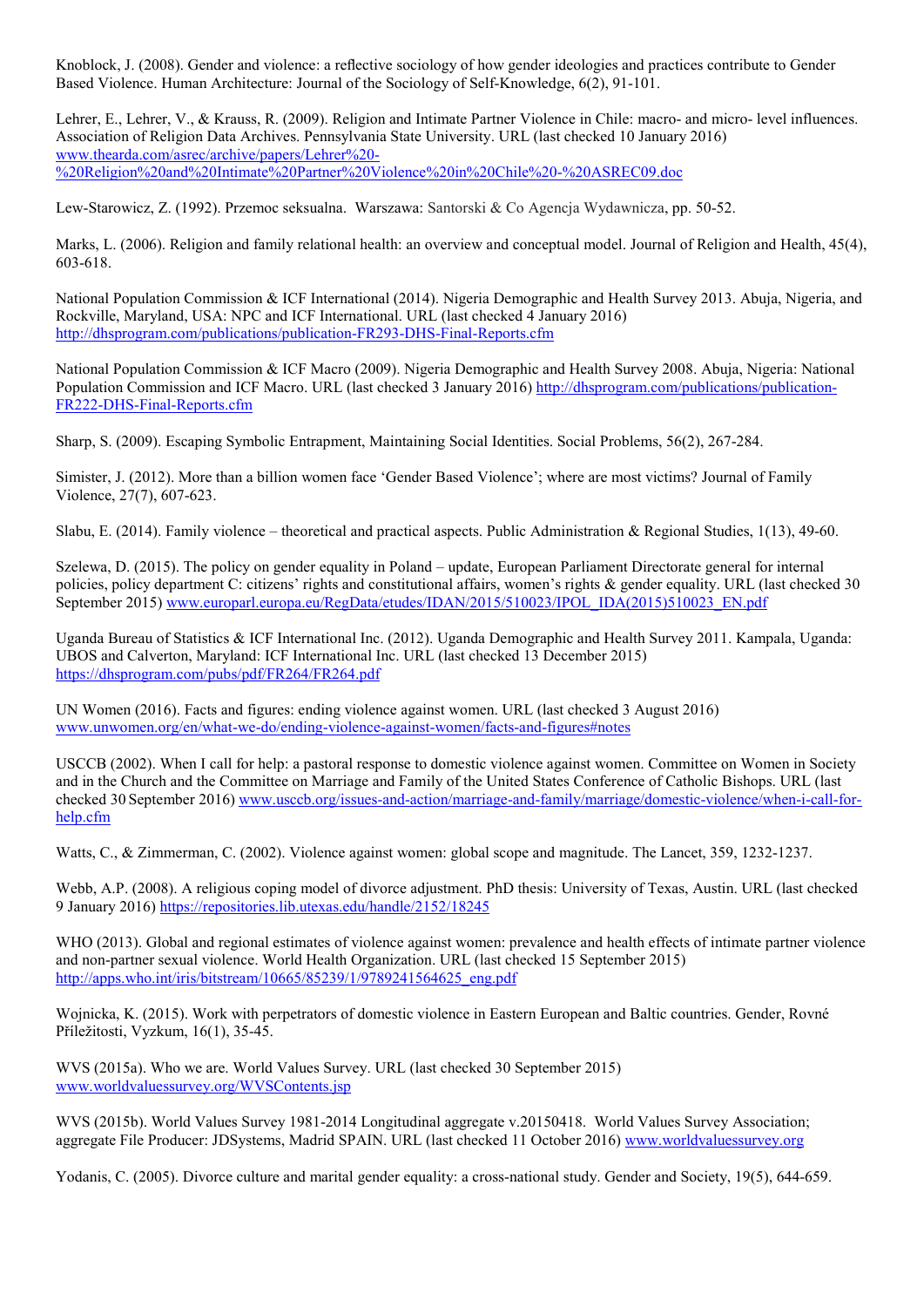## **Acknowledgements**

The authors are grateful to providers of survey data analysed in this paper, and agencies which paid for them. Eurobarometer and ISSP survey data are made available by GESIS Data Archive, Cologne, Germany; other survey data downloaded from their organisation's website. Views in this paper do not necessarily reflect opinions of organisations which commissioned the surveys.

|                      | <b>Survey</b>    |                  |                  |                  |  |  |
|----------------------|------------------|------------------|------------------|------------------|--|--|
| country              | EB               | <b>ISSP</b>      | <b>EVS/WVS</b>   | <b>DHS</b>       |  |  |
| Albania              | $\boldsymbol{0}$ | $\theta$         | 681              | $\theta$         |  |  |
| Algeria              | $\boldsymbol{0}$ | $\theta$         | $\overline{4}$   | $\theta$         |  |  |
| Andorra              | $\boldsymbol{0}$ | 0                | 285              | 0                |  |  |
| Argentina            | $\boldsymbol{0}$ | 1,997            | 2,402            | 0                |  |  |
| Armenia              | $\boldsymbol{0}$ | $\theta$         | 14               | 0                |  |  |
| Australia            | $\boldsymbol{0}$ | 15,263           | 1,985            | $\boldsymbol{0}$ |  |  |
| Austria              | 4,291            | 10,777           | 2,392            | 0                |  |  |
| Azerbaijan           | $\boldsymbol{0}$ | 0                | 7                | 0                |  |  |
| Bangladesh           | $\mathbf{0}$     | 4                | 18               | 0                |  |  |
| <b>Belarus</b>       | $\boldsymbol{0}$ | $\theta$         | 375              | $\boldsymbol{0}$ |  |  |
| Belgium              | 3,912            | 5,023            | 3,117            | 0                |  |  |
| Bosnia & Herzegovina | $\boldsymbol{0}$ | $\boldsymbol{0}$ | 302              | 0                |  |  |
| <b>Brazil</b>        | $\mathbf{0}$     | 2,155            | 1,864            | 0                |  |  |
| Bulgaria             | 92               | 132              | 35               | $\theta$         |  |  |
| Burkina Faso         | $\theta$         | $\theta$         | 317              | 1,881            |  |  |
| Cameroon             | $\boldsymbol{0}$ | $\theta$         | $\boldsymbol{0}$ | 1,063            |  |  |
| Canada               | $\boldsymbol{0}$ | 6,352            | 2,971            | $\bf{0}$         |  |  |
| Chile                | $\boldsymbol{0}$ | 9,300            | 2,349            | 0                |  |  |
| China                | $\boldsymbol{0}$ | 254              | 178              | 0                |  |  |
| Colombia             | $\boldsymbol{0}$ | $\boldsymbol{0}$ | 2,326            | 0                |  |  |
| Cote D'Ivoire        | $\boldsymbol{0}$ | $\theta$         | $\boldsymbol{0}$ | 436              |  |  |
| Croatia              | 3,716            | 4,859            | 1,858            | $\theta$         |  |  |
| Cyprus               | 43               | 37               | 16               | 0                |  |  |
| Czech Republic       | 1,864            | 7,504            | 2,024            | $\theta$         |  |  |
| Dem Rep of the Congo | $\theta$         | $\theta$         | $\boldsymbol{0}$ | 1,333            |  |  |
| Denmark              | 3,868            | 10,893           | 2,598            | $\theta$         |  |  |
| Dominican Republic   | $\boldsymbol{0}$ | 2,480            | 107              | 1,358            |  |  |
| East Timor           | $\boldsymbol{0}$ | $\boldsymbol{0}$ | $\boldsymbol{0}$ | 2,028            |  |  |
| Ecuador              | $\boldsymbol{0}$ | $\boldsymbol{0}$ | 397              | $\boldsymbol{0}$ |  |  |
| Egypt                | $\boldsymbol{0}$ | $\theta$         | 259              | $\boldsymbol{0}$ |  |  |
| El Salvador          | $\boldsymbol{0}$ | $\boldsymbol{0}$ | 428              | $\boldsymbol{0}$ |  |  |
| Estonia              | 1,294            | 222              | 314              | $\boldsymbol{0}$ |  |  |
| Ethiopia             | $\theta$         | $\theta$         | 140              | 0                |  |  |
| Finland              | 4,045            | 8,592            | 2,758            | $\boldsymbol{0}$ |  |  |
| France               | 3,214            | 11,480           | 2,219            | $\boldsymbol{0}$ |  |  |
| Georgia              | $\boldsymbol{0}$ | 13               | 31               | $\boldsymbol{0}$ |  |  |
| Germany              | 4,965            | 16,816           | 5,464            | 0                |  |  |
| Ghana                | $\boldsymbol{0}$ | $\boldsymbol{0}$ | 1,058            | 272              |  |  |
| Greece               | 40               | $\boldsymbol{0}$ | 20               | $\boldsymbol{0}$ |  |  |
| Guatemala            | $\boldsymbol{0}$ | $\boldsymbol{0}$ | 413              | $\boldsymbol{0}$ |  |  |

| Appendix: sample sizes for Figures 1 (EB data), 2 (ISSP data), 3 (EVS/WVS data), and 4 (DHS data). |  |  |  |  |
|----------------------------------------------------------------------------------------------------|--|--|--|--|
|                                                                                                    |  |  |  |  |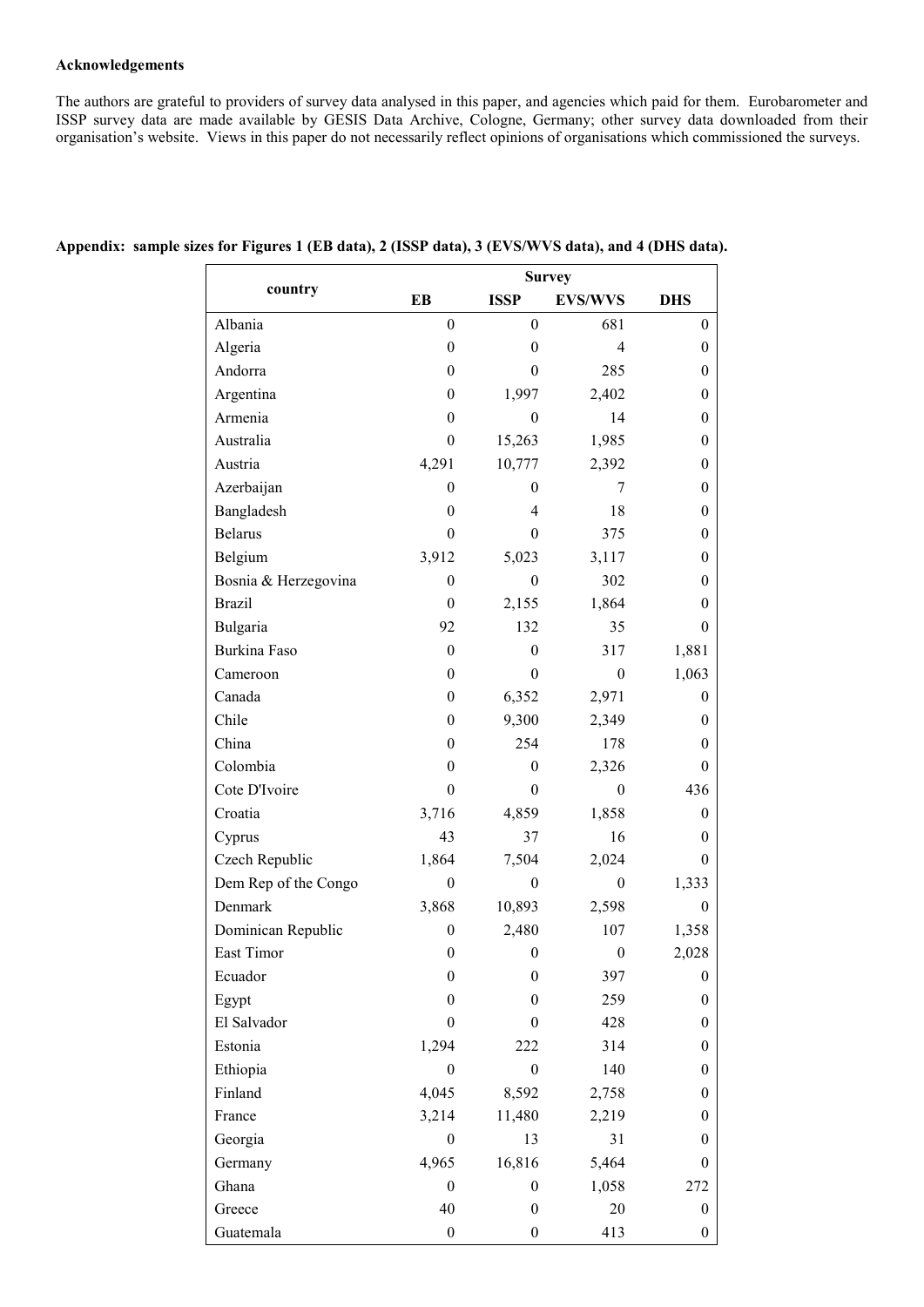|                       | <b>Survey</b>    |                  |                  |                  |  |  |  |
|-----------------------|------------------|------------------|------------------|------------------|--|--|--|
| country               | EB               | <b>ISSP</b>      | <b>EVS/WVS</b>   | <b>DHS</b>       |  |  |  |
| Haiti                 | $\boldsymbol{0}$ | $\boldsymbol{0}$ | 0                | 2,786            |  |  |  |
| Hong Kong             | $\boldsymbol{0}$ | $\boldsymbol{0}$ | 187              | $\boldsymbol{0}$ |  |  |  |
| Hungary               | 3,100            | 13,454           | 2,412            | $\boldsymbol{0}$ |  |  |  |
| Iceland               | 376              | 1,715            | 1,779            | $\boldsymbol{0}$ |  |  |  |
| India                 | $\mathbf{0}$     | 56               | 262              | $\boldsymbol{0}$ |  |  |  |
| Indonesia             | $\boldsymbol{0}$ | $\theta$         | 18               | $\boldsymbol{0}$ |  |  |  |
| Iran                  | $\theta$         | 0                | 8                | $\boldsymbol{0}$ |  |  |  |
| Iraq                  | $\theta$         | $\theta$         | 17               | $\boldsymbol{0}$ |  |  |  |
| Ireland               | 4,345            | 12,097           | 2,182            | $\boldsymbol{0}$ |  |  |  |
| Israel                | $\boldsymbol{0}$ | 231              | $\boldsymbol{0}$ | $\theta$         |  |  |  |
| Italy                 | 4,453            | 8,863            | 3,995            | $\theta$         |  |  |  |
| Japan                 | $\theta$         | 44               | 80               | $\theta$         |  |  |  |
| Jordan                | $\boldsymbol{0}$ | $\theta$         | 52               | $\boldsymbol{0}$ |  |  |  |
| Kazakhstan            | $\boldsymbol{0}$ | $\theta$         | 18               | $\theta$         |  |  |  |
| Kenya                 | $\theta$         | 0                | $\boldsymbol{0}$ | 6,386            |  |  |  |
| Kyrgyzstan            | $\theta$         | $\theta$         | 16               | $\boldsymbol{0}$ |  |  |  |
| Latvia                | 2,323            | 3,952            | 1,021            | $\boldsymbol{0}$ |  |  |  |
| Lebanon               | $\boldsymbol{0}$ | $\mathbf{0}$     | 147              | $\theta$         |  |  |  |
| Lithuania             | 3,673            | 1,950            | 1,861            | $\mathbf{0}$     |  |  |  |
| Luxembourg            | 2,257            | $\theta$         | 1,074            | $\theta$         |  |  |  |
| Macedonia             | $\boldsymbol{0}$ | $\theta$         | 19               | $\theta$         |  |  |  |
| Malawi                | $\theta$         | $\theta$         | $\boldsymbol{0}$ | 4,094            |  |  |  |
| Malaysia              | $\theta$         | $\theta$         | 139              | 0                |  |  |  |
| Mali                  | $\boldsymbol{0}$ | $\theta$         | 20               | 73               |  |  |  |
| Malta                 | 2,302            | $\theta$         | 2,091            | $\boldsymbol{0}$ |  |  |  |
| Mexico                | $\theta$         | 6,259            | 4,664            | 0                |  |  |  |
| Moldova               | $\theta$         | $\theta$         | 62               | 123              |  |  |  |
| Montenegro            | $\boldsymbol{0}$ | $\boldsymbol{0}$ | 88               | $\boldsymbol{0}$ |  |  |  |
| Netherlands           | 2,753            | 7,400            | 2,176            | $\boldsymbol{0}$ |  |  |  |
| New Zealand           | 0                | 7,186            | 1,264            | $\boldsymbol{0}$ |  |  |  |
| Nigeria               | $\mathbf{0}$     | $\theta$         | 1,864            | 16,521           |  |  |  |
| Norway                | 739              | 19,667           | 2,921            | $\theta$         |  |  |  |
| Palestinian Territory | $\theta$         | 0                | 1                | $\boldsymbol{0}$ |  |  |  |
| Peru                  | $\theta$         | $\theta$         | 1,909            | $\boldsymbol{0}$ |  |  |  |
| Philippines           | $\mathbf{0}$     | 16,832           | 1,982            | 4,443            |  |  |  |
| Poland                | 4,030            | 14,530           | 4,124            | $\boldsymbol{0}$ |  |  |  |
| Portugal              | 4,769            | 10,238           | 2,018            | $\boldsymbol{0}$ |  |  |  |
| Puerto Rico           | $\theta$         | 0                | 859              | $\boldsymbol{0}$ |  |  |  |
| Romania               | 385              | $\theta$         | 506              | $\boldsymbol{0}$ |  |  |  |
| Russia                | $\mathbf{0}$     | 103              | 55               | $\boldsymbol{0}$ |  |  |  |
| Rwanda                | $\theta$         | 0                | 1,200            | 3,181            |  |  |  |
| Sao Tome & Principe   | $\theta$         | $\theta$         | $\theta$         | 123              |  |  |  |
| Saudi Arabia          | $\theta$         | 0                | 19               | $\boldsymbol{0}$ |  |  |  |
| Serbia                | $\theta$         | $\theta$         | 239              | $\boldsymbol{0}$ |  |  |  |
| Singapore             | $\mathbf{0}$     | 0                | 326              | $\boldsymbol{0}$ |  |  |  |
| Slovakia              | 4,262            | 7,768            | 2,990            | $\boldsymbol{0}$ |  |  |  |
| Slovenia              | 2,878            | 10,380           | 2,723            | $\boldsymbol{0}$ |  |  |  |
| South Africa          | $\boldsymbol{0}$ | 5,903            | 3,728            | $\boldsymbol{0}$ |  |  |  |
| South Korea           | $\boldsymbol{0}$ | 3,502            | 1,511            | $\boldsymbol{0}$ |  |  |  |